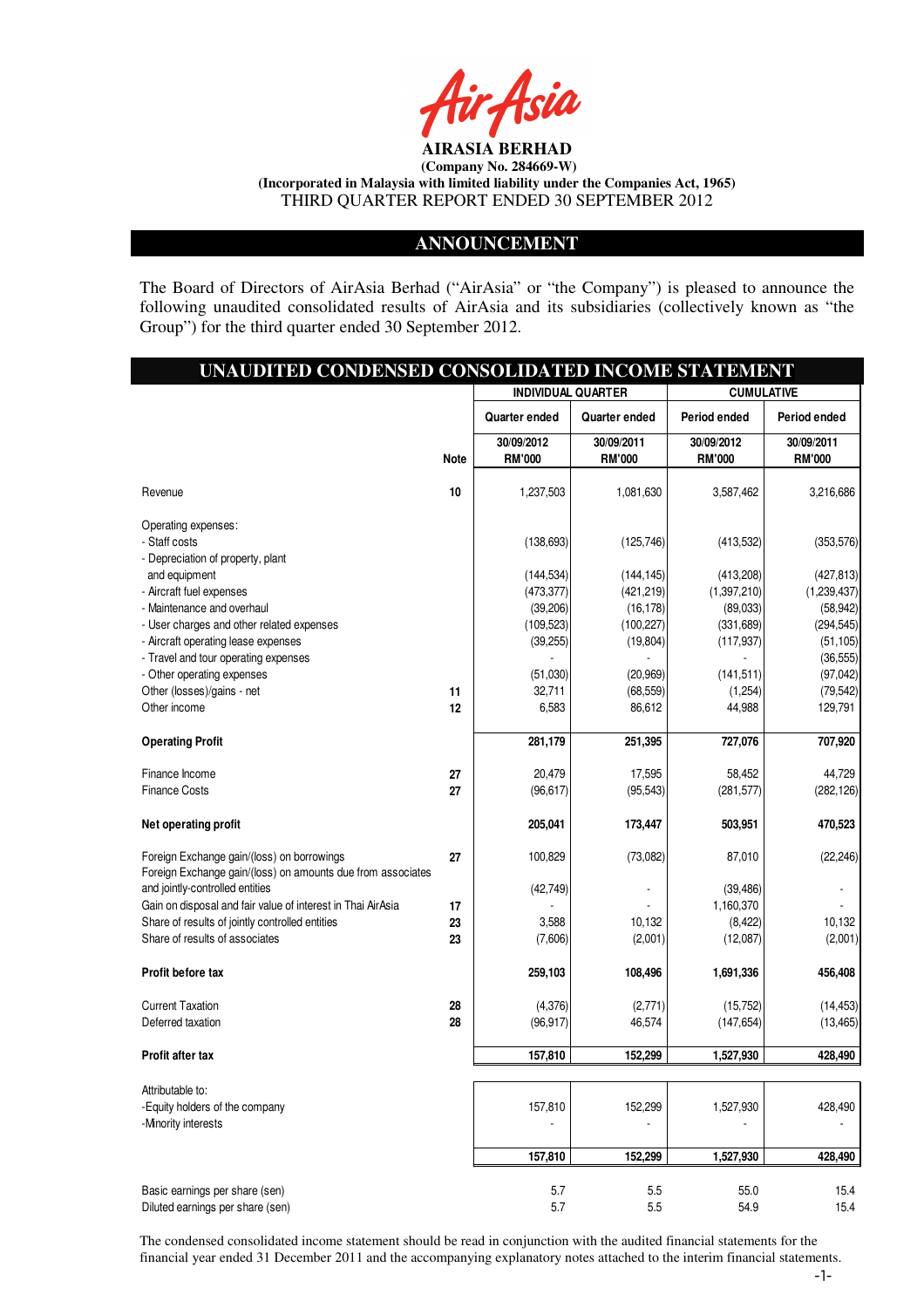Asia

# **UNAUDITED CONDENSED CONSOLIDATED STATEMENT OF COMPREHENSIVE INCOME**

|                                                                              |             | <b>INDIVIDUAL QUARTER</b>   |                             | <b>CUMULATIVE</b>           |                             |
|------------------------------------------------------------------------------|-------------|-----------------------------|-----------------------------|-----------------------------|-----------------------------|
|                                                                              |             | <b>Quarter ended</b>        | Quarter ended               | Period ended                | Period ended                |
|                                                                              | <b>Note</b> | 30/09/2012<br><b>RM'000</b> | 30/09/2011<br><b>RM'000</b> | 30/09/2012<br><b>RM'000</b> | 30/09/2011<br><b>RM'000</b> |
| Profit for the period                                                        |             | 157,810                     | 152,299                     | 1,527,930                   | 428,490                     |
| Other comprehensive income<br>Available-for-sale financial assets            |             |                             |                             |                             |                             |
| Cash flow hedges                                                             | 13          | 45,787                      | (70, 848)                   | 18,448                      | (13, 406)                   |
| Foreign currency translation differences                                     |             |                             |                             |                             |                             |
| Total comprehensive income                                                   |             |                             |                             |                             |                             |
| for the period                                                               |             | 203,597                     | 81,451                      | 1,546,378                   | 415,084                     |
| Total comprehensive income attributable to:<br>Equity holders of the company |             | 203,597                     | 81,451                      | 1,546,378                   | 415,084                     |
| Minority Interest                                                            |             |                             |                             |                             |                             |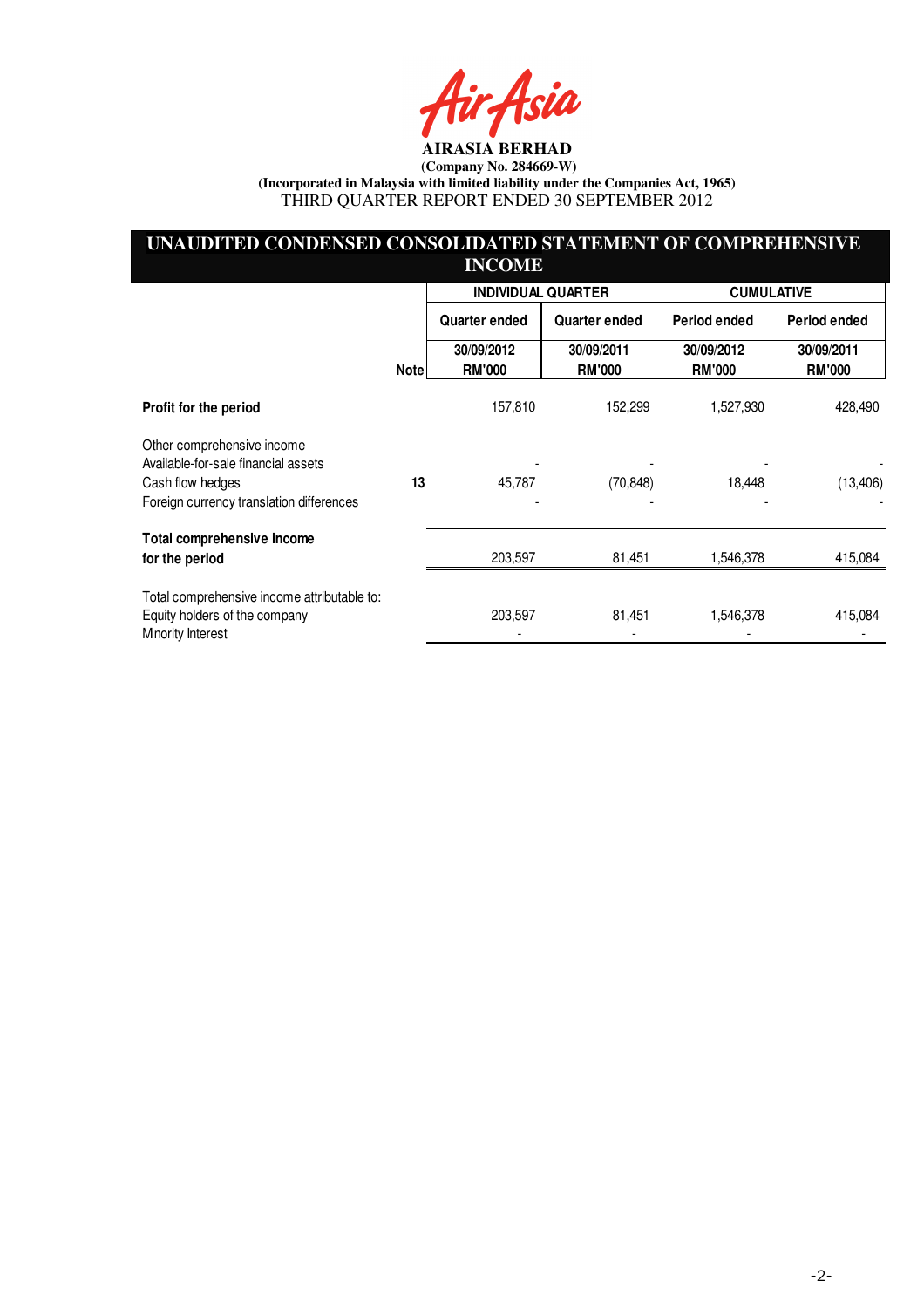Air Asia

# **UNAUDITED CONDENSED CONSOLIDATED CASH FLOW STATEMENTS**

|                                                                                                                 | <b>PERIOD ENDED</b>         | <b>YEAR ENDED</b>           |
|-----------------------------------------------------------------------------------------------------------------|-----------------------------|-----------------------------|
|                                                                                                                 | 30/09/2012<br><b>RM'000</b> | 31/12/2011<br><b>RM'000</b> |
| <b>CASH FLOWS FROM OPERATING ACTIVITIES</b>                                                                     |                             |                             |
| Profit before taxation                                                                                          | 1,691,336                   | 777,017                     |
| Adjustments:<br>Property, plant and equipment                                                                   |                             |                             |
| - Depreciation                                                                                                  | 413,208                     | 570,909                     |
| - Write off<br>- Impairment                                                                                     |                             | 1,089<br>16,983             |
| - Gain on disposal                                                                                              | (9,782)                     | (198, 923)                  |
| - Gain on disposal and fair value of interest in Thai AirAsia<br>Impairment loss on goodwill                    | (1, 160, 370)               | 1,404                       |
| Amortisation of other investments                                                                               |                             | 25                          |
| Unwinding of discount on intercompany receivables                                                               |                             | (22, 656)                   |
| Fair value (gains)/losses on derivative financial intruments<br>Share of results of jointly-controlled entities | 100,479<br>8,422            | (41, 515)<br>(11,980)       |
| Share of results of associates                                                                                  | 12,087                      | 5,652                       |
| Net unrealised foreign exchange (gain)/loss<br>Interest expense                                                 | (259, 594)<br>188,102       | 150,234<br>368,007          |
| Interest income                                                                                                 | (37, 973)                   | (43, 422)                   |
|                                                                                                                 | 945,915                     | 1,572,824                   |
| <b>Changes in working capital</b><br>Inventories                                                                | 1,566                       | (2, 177)                    |
| Receivables and prepayments                                                                                     | (223,080)                   | (261, 860)                  |
| Trade and other payables                                                                                        | 73,087<br>62,407            | 272,573<br>169,205          |
| Intercompany balances<br>Cash generated from operations                                                         | 859,895                     | 1,750,565                   |
| Interest paid                                                                                                   | (188, 102)                  | (367, 707)                  |
| Interest received                                                                                               | 37,973                      | 43,422                      |
| Tax paid<br>Net cash from operating activities                                                                  | (7,898)<br>701,868          | (22, 381)<br>1,403,899      |
|                                                                                                                 |                             |                             |
| <b>CASH FLOWS FROM INVESTING ACTIVITIES</b><br>Property, plant and equipment                                    |                             |                             |
| - Additions                                                                                                     | (962, 250)                  | (612, 393)                  |
| - Proceeds from disposal<br>Investment in a jointly controlled entity                                           | 141,430                     | 387,960<br>(111, 674)       |
| Investment in an associate                                                                                      | (28, 316)                   | (44, 702)                   |
| Purchase of available-for-sale financial asset                                                                  | (16, 756)                   |                             |
| Deposit on aircraft purchase                                                                                    | (3,835)                     | (106, 662)                  |
| Net cash used in investing activities                                                                           | (869, 727)                  | (487, 471)                  |
| <b>CASH FLOWS FROM FINANCING FACILITIES</b><br>Proceeds from allotment of shares                                | 1,936                       | 5,021                       |
| Hire purchase instalments paid                                                                                  |                             | (15)                        |
| Proceeds from borrowings                                                                                        | 725,367                     | 508,148                     |
| Dividend paid<br>Repayment of borrowings                                                                        | (462, 044)                  | (76, 965)<br>(752, 224)     |
| Deposits pledged as securities                                                                                  | (239)                       | 16,395                      |
| Net cash from / (used in) financing activities                                                                  | 265,020                     | (299, 640)                  |
| <b>NET INCREASE FOR THE</b>                                                                                     |                             |                             |
| <b>FINANCIAL PERIOD/YEAR</b>                                                                                    | 97,161                      | 616,788                     |
| CASH AND CASH EQUIVALENTS AT BEGINNING<br>OF THE FINANCIAL PERIOD                                               | 2,092,616                   | 1,475,828                   |
| CASH AND CASH EQUIVALENTS AT END OF                                                                             |                             |                             |
| <b>FINANCIAL PERIOD*</b>                                                                                        | 2,189,777                   | 2,092,616                   |
|                                                                                                                 |                             |                             |

\* The balance at end of financial period excludes fixed deposits of RM12.633 million (31/12/11: RM12.394 million) pledged with licensed banks as securities for banking facilities granted to the Company

This Condensed Consolidated Cash Flow Statement should be read in conjunction with the Annual Financial Statements for the financial year ended 31 December 2011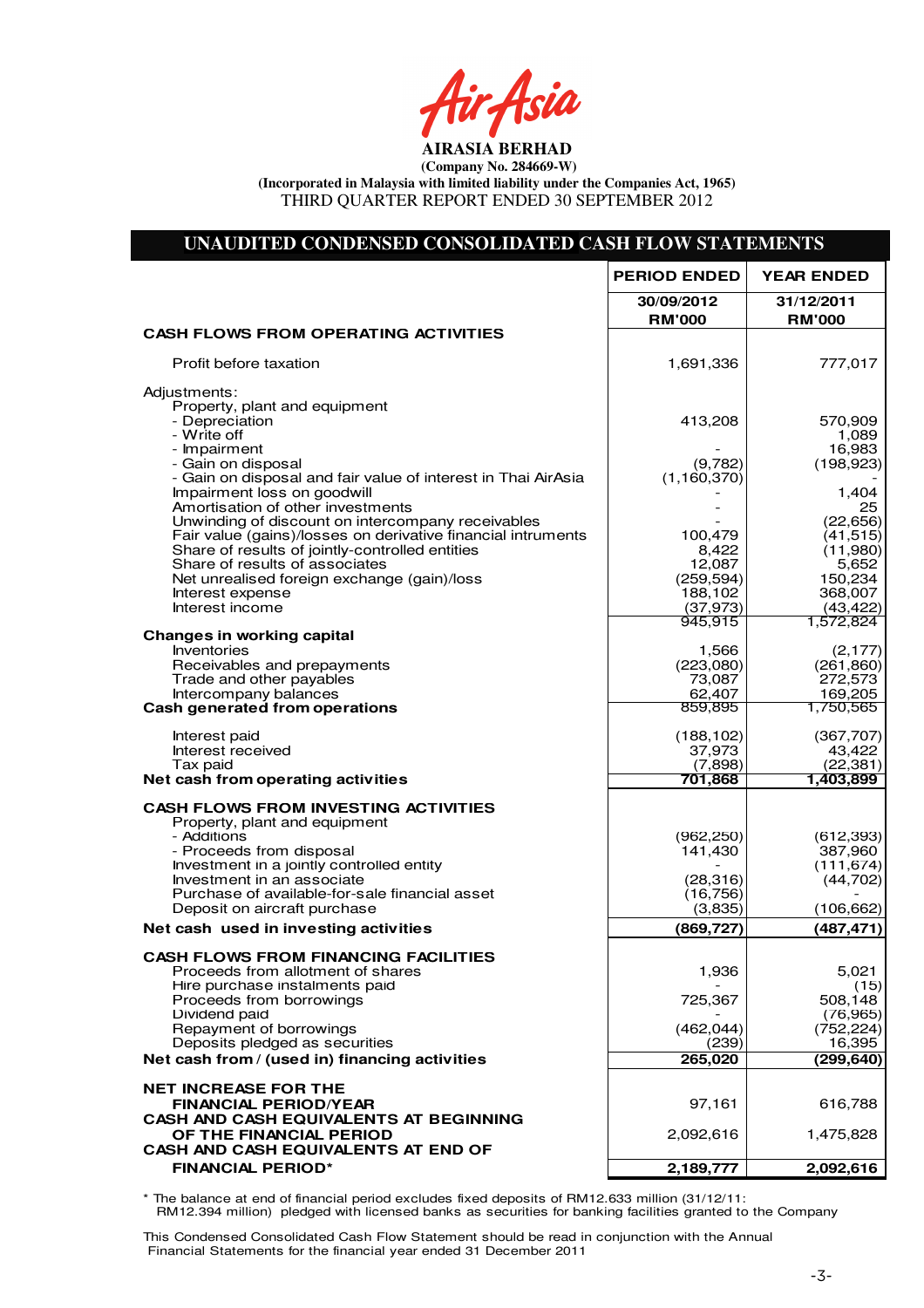ir Asia

# **UNAUDITED CONDENSED CONSOLIDATED STATEMENT OF FINANCIAL POSITION**

|                                                             |             | AS AT                       | AS AT                       | AS AT                       |
|-------------------------------------------------------------|-------------|-----------------------------|-----------------------------|-----------------------------|
|                                                             |             |                             |                             |                             |
|                                                             |             | 30/09/2012<br><b>RM'000</b> | 31/12/2011<br><b>RM'000</b> | 01/01/2011<br><b>RM'000</b> |
|                                                             | <b>Note</b> |                             |                             | <b>MFRS</b>                 |
| <b>NON CURRENT ASSETS</b>                                   |             |                             |                             |                             |
| Property, plant and equipment                               | 15          | 9,003,845                   | 8,586,451                   | 9,318,041                   |
| Investment in associates                                    | 23          | 1,202,868                   | 39,079                      | 29                          |
| Investment in a jointly controlled entity                   | 23          | 115,232                     | 123,654                     |                             |
| <b>AFS Financial Assets</b>                                 |             | 182,508                     | 152,942                     | 152,942                     |
| Other investment                                            |             |                             |                             | 25                          |
| Goodwill                                                    |             | 7.334                       | 7,334                       | 8,738                       |
| Deferred tax assets                                         |             | 368,496                     | 516,100                     | 719,260                     |
| Receivables and prepayments<br>Deposit on aircraft purchase |             | 22,455<br>112,557           | 15,548<br>112,228           | 23,593                      |
| Amounts due from an associate                               |             | 454,758                     | 513,614                     | 117,964                     |
| Derivative Financial Instruments                            | 33          | 26,684                      | 44,811                      | 25,544                      |
|                                                             |             | 11,496,737                  | 10,111,761                  | 10,366,136                  |
| <b>CURRENT ASSETS</b>                                       |             |                             |                             |                             |
| <b>Inventories</b>                                          |             | 18,164                      | 19,730                      | 17,553                      |
| Receivables and prepayments                                 |             | 1,338,111                   | 1,109,775                   | 841,122                     |
| Deposit on aircraft purchase                                |             | 260,177                     | 255,540                     | 248,684                     |
| Amounts due from a jointly controlled entity                |             | 7,762                       | 4,526                       | 99,802                      |
| Amount due from associates                                  |             | 268,196                     | 289,492                     | 162,386                     |
| Deposits, bank and cash balances                            |             | 2,202,410                   | 2,105,010                   | 1,504,617                   |
| Derivative Financial Instruments                            | 33          |                             | 7,659                       |                             |
| Current tax recoverable                                     |             |                             | 2,216                       |                             |
|                                                             |             | 4,094,820                   | 3,793,948                   | 2,874,164                   |
| <b>CURRENT LIABILITIES</b>                                  |             |                             |                             |                             |
| Trade and other payables                                    |             | 1,292,666                   | 1,137,232                   | 912,943                     |
| Sales in advance                                            |             | 436,623                     | 389,833                     | 328,549                     |
| Derivative Financial Instruments                            | 33          | 5,040                       | 38,011                      |                             |
| Amount due to associate                                     |             |                             | 4,444                       | 5,223                       |
| Amount due to a related party                               |             | 17,713                      | 10,560                      | 41,262                      |
| Amount due to a JV entity                                   |             |                             | 19,761                      |                             |
| Hire-purchase payables<br><b>Borrowings</b>                 | 32          | 1,080,389                   | 594,231                     | 15<br>553,967               |
| <b>Current tax liabilities</b>                              |             | 4,655                       |                             | 1,632                       |
|                                                             |             | 2,837,086                   | 2,194,072                   | 1,843,591                   |
| <b>NET CURRENT ASSETS</b>                                   |             | 1,257,734                   | 1,599,876                   | 1,030,573                   |
|                                                             |             |                             |                             |                             |
| <b>NON CURRENT LIABILITIES</b>                              |             |                             |                             |                             |
| <b>Borrowings</b>                                           | 32          | 6,731,180                   | 7,186,919                   | 7,302,884                   |
| Derivative Financial Instruments                            | 33          | 577,537                     | 488,321                     | 452,865                     |
|                                                             |             |                             |                             |                             |
|                                                             |             | 7,308,717                   | 7,675,240                   | 7,755,749                   |
|                                                             |             |                             |                             |                             |
|                                                             |             | 5,445,754                   | 4,036,397                   | 3,640,960                   |
| <b>CAPITAL AND RESERVES</b>                                 |             |                             |                             |                             |
| Share capital                                               | 7           | 277,988                     | 277,809                     | 277,344                     |
| <b>Share Premium</b>                                        |             | 1,227,907                   | 1,226,150                   | 1,221,594                   |
| Foreign exchange reserve                                    |             | 596                         | 596                         | 485                         |
| Retained earnings                                           |             | 3,969,903                   | 2,580,930                   | 2,102,571                   |
| <b>Other Reserves</b>                                       |             | (30, 640)                   | (49,088)                    | 38,966                      |
| Shareholders' funds                                         |             | 5,445,754                   | 4,036,397                   | 3,640,960                   |
| Net assets per share attributable to ordinary               |             |                             |                             |                             |
| equity holders of the Company (RM)                          |             | 1.96                        | 1.45                        | 1.31                        |

The condensed consolidated statement of financial position should be read in conjunction with the audited financial statements for the financial year ended 31 December 2011 and the accompanying explanatory notes attached to the interim financial statements.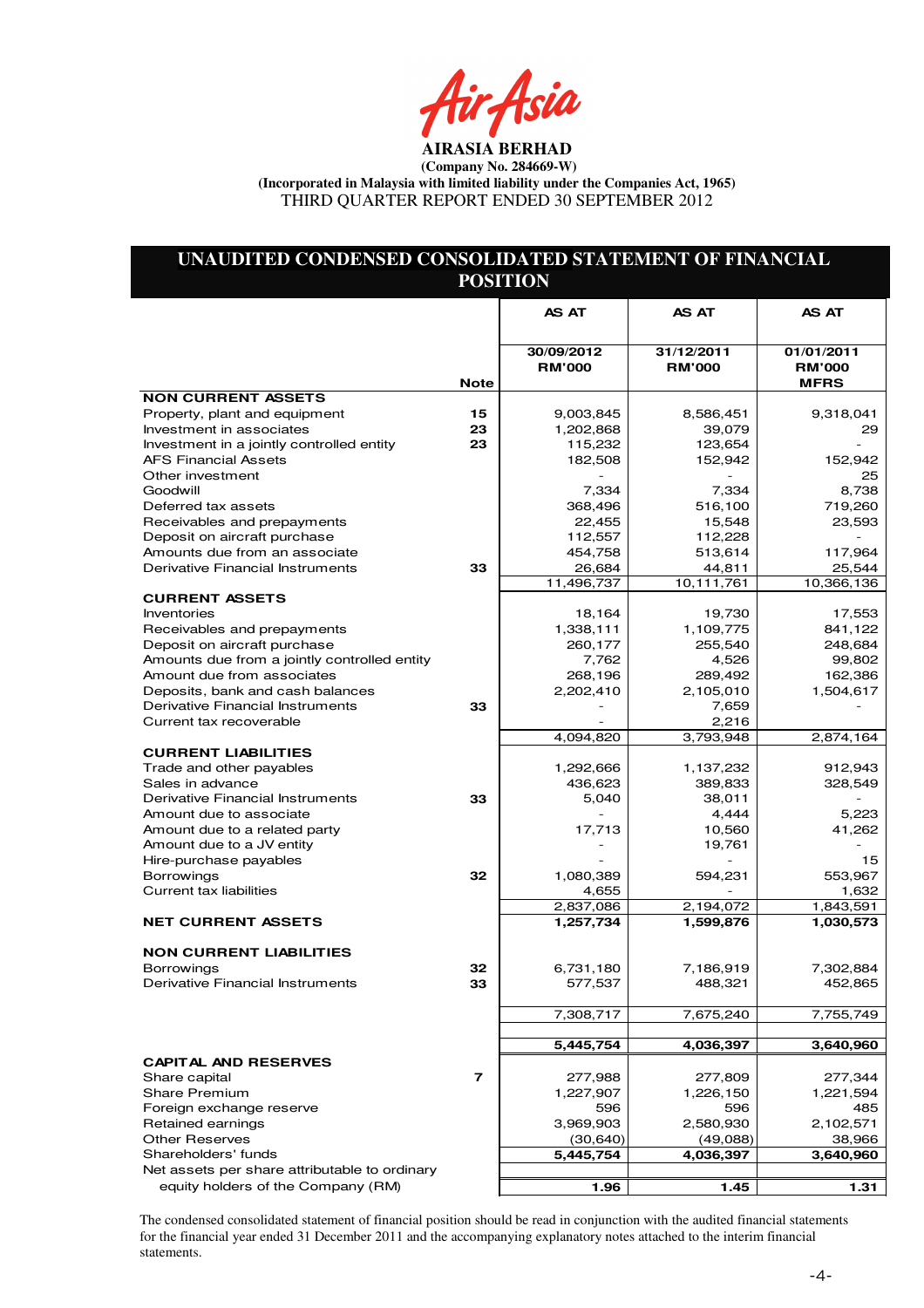Fsia

|                                                                                                    |                                               | UNAUDITED CONDENSED CONSOLIDATED STATEMENT OF CHANGES IN EQUITY |                                          |                                                         |                                                               |                                                |                                       |                        |                                                     |                                                |
|----------------------------------------------------------------------------------------------------|-----------------------------------------------|-----------------------------------------------------------------|------------------------------------------|---------------------------------------------------------|---------------------------------------------------------------|------------------------------------------------|---------------------------------------|------------------------|-----------------------------------------------------|------------------------------------------------|
|                                                                                                    | Attributable to Equity Holders of the Company |                                                                 |                                          |                                                         |                                                               |                                                |                                       |                        |                                                     |                                                |
|                                                                                                    | ordinary shares<br>of RM0.10 each             | Issued and fully paid                                           |                                          |                                                         |                                                               |                                                |                                       |                        |                                                     |                                                |
|                                                                                                    | <b>Number</b><br>of shares<br>1194863         | <b>Nominal</b><br>Value<br><b>RM'000</b>                        | <b>Share</b><br>Premium<br><b>RM'000</b> | Foreign<br>Exchange<br><b>Reserves</b><br><b>RM'000</b> | <b>Cash Flow</b><br>Hedge<br><b>Reserves</b><br><b>RM'000</b> | <b>AFS</b><br><b>Reserves</b><br><b>RM'000</b> | Retained<br>Earnings<br><b>RM'000</b> | Total<br><b>RM'000</b> | <b>Minority</b><br><b>Interest</b><br><b>RM'000</b> | <b>TOTAL</b><br><b>EQUITY</b><br><b>RM'000</b> |
| At 1 January 2012                                                                                  | 2,778,087                                     | 277,809                                                         | 1,226,150                                | 596                                                     | (159, 363)                                                    | 110,275                                        | 2,580,930                             | 4,036,397              |                                                     | 4,036,397                                      |
| Net Profit for the period                                                                          |                                               |                                                                 |                                          |                                                         |                                                               | $\sim$                                         | 1,527,930                             | 1,527,930              | $\overline{\phantom{a}}$                            | 1,527,930                                      |
| Dividends approved                                                                                 |                                               |                                                                 |                                          |                                                         |                                                               |                                                | (138, 957)                            | (138, 957)             | $\overline{\phantom{a}}$                            | (138, 957)                                     |
| Other comprehensive income                                                                         |                                               |                                                                 |                                          |                                                         | 18,448                                                        |                                                |                                       | 18,448                 |                                                     | 18,448                                         |
| <b>Issuance of ordinary shares</b><br>- Pursuant to the Employees'<br>Share Option Scheme ('ESOS') | 1,793                                         | 179                                                             | 1,757                                    | $\overline{\phantom{a}}$                                |                                                               |                                                |                                       | 1,936                  | $\overline{\phantom{a}}$                            | 1,936                                          |
| At 30 September 2012                                                                               | 2,779,880                                     | 277,988                                                         | 1,227,907                                | 596                                                     | (140, 915)                                                    | 110,275                                        | 3,969,903                             | 5,445,754              | $\overline{\phantom{a}}$                            | 5,445,754                                      |
| At 1 January 2011                                                                                  | 2,773,437                                     | 277,344                                                         | 1,221,594                                | 485                                                     | (71, 309)                                                     | 110,275                                        | 2,102,571                             | 3,640,960              |                                                     | 3,640,960                                      |
| Net Profit for the period                                                                          |                                               |                                                                 |                                          | $\overline{a}$                                          | $\overline{\phantom{0}}$                                      | $\sim$                                         | 428,489                               | 428,489                |                                                     | 428,489                                        |
| Dividends paid                                                                                     |                                               |                                                                 | $\overline{\phantom{0}}$                 | $\overline{\phantom{a}}$                                | $\overline{a}$                                                | $\overline{\phantom{a}}$                       | (76, 965)                             | (76, 965)              |                                                     | (76, 965)                                      |
| Other comprehensive income                                                                         |                                               |                                                                 |                                          | $\overline{\phantom{a}}$                                | (13, 406)                                                     |                                                |                                       | (13, 406)              |                                                     | (13, 406)                                      |
| <b>Issuance of ordinary shares</b><br>- Pursuant to the Employees'<br>Share Option Scheme ('ESOS') | 4,443                                         | 444                                                             | 4,354                                    | $\overline{\phantom{a}}$<br>$\overline{\phantom{a}}$    | $\overline{\phantom{0}}$<br>$\overline{\phantom{a}}$          | $\overline{\phantom{a}}$                       | $\overline{\phantom{a}}$              | 4,798                  |                                                     | 4,798                                          |
| At 30 September 2011                                                                               | 2,777,880                                     | 277,788                                                         | 1,225,948                                | 485                                                     | (84, 715)                                                     | 110,275                                        | 2,454,095                             | 3,983,876              | $\sim$                                              | 3,983,876                                      |

The condensed consolidated statement of changes in equity should be read in conjunction with the audited financial statements for the financial year ended 31 December 2011 and the accompanying explanatory notes attached to the interim financial statements.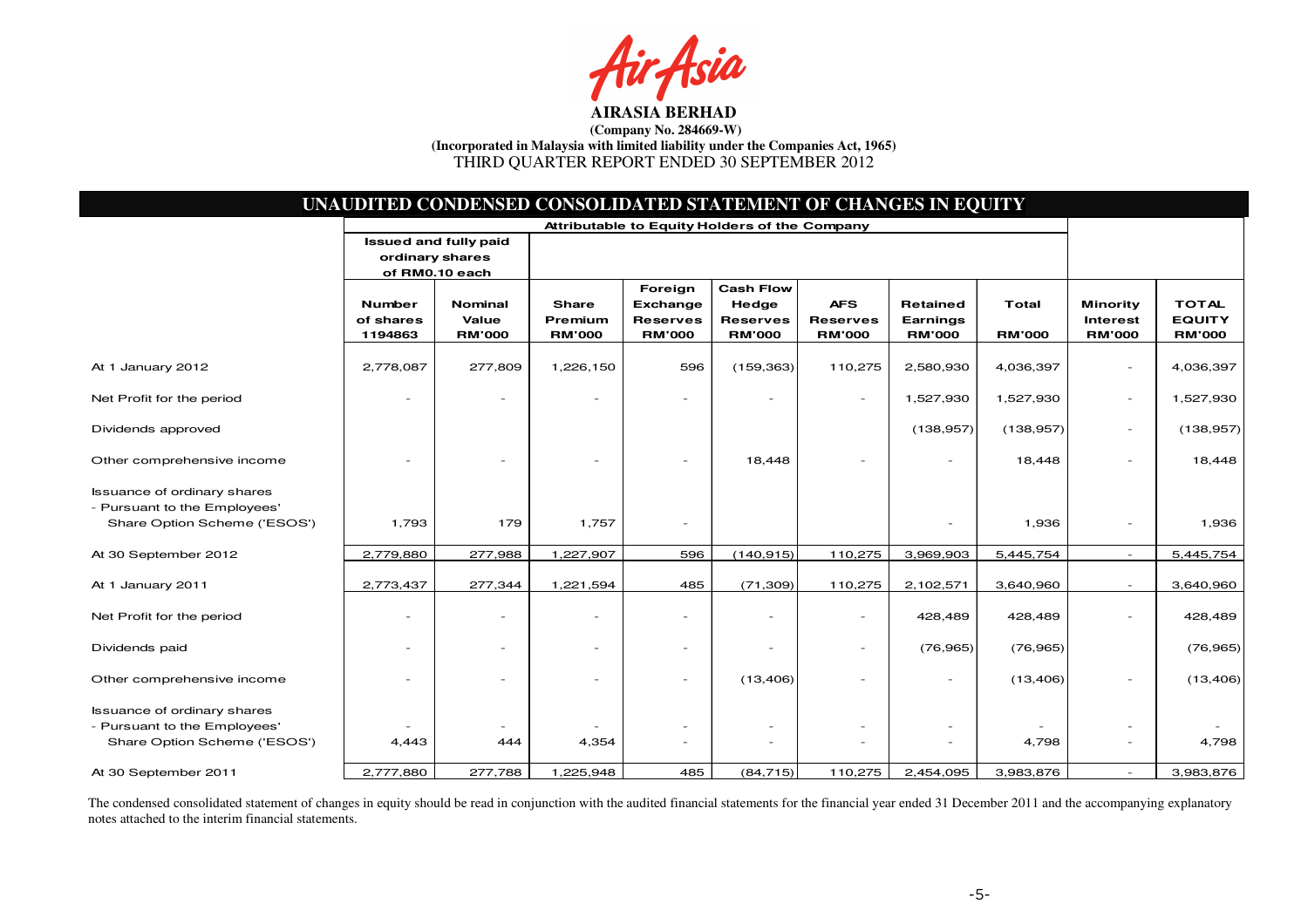

# **KEY OPERATING STATISTICS – 30 September 2012**

**Performance indicator for Malaysian operations for current quarter against the same quarter last year** 

| <b>Quarter Ended: 30 September</b> | <b>Jul-Sep 2012</b> | <b>Jul-Sep 2011</b> | Change y-o-y |
|------------------------------------|---------------------|---------------------|--------------|
|                                    |                     |                     |              |
| Passengers Carried                 | 4,748,604           | 4,341,052           | 9%           |
| Capacity                           | 6,189,480           | 5,601,600           | 10%          |
| Seat Load Factor                   | 77%                 | 77%                 | 0 ppt        |
| RPK (million)                      | 5,505               | 5,058               | 9%           |
| ASK (million)                      | 7,077               | 6,490               | 9%           |
| Average Fare (RM)                  | 191                 | 180                 | 7%           |
| Ancillary Income Per Pax (RM)*     | 40                  | 39                  | 4%           |
| Unit Passenger Revenue (RM)        | 232                 | 219                 | 6%           |
| Revenue / ASK (sen)                | 17.49               | 16.67               | 5%           |
| Revenue / ASK (US cents)           | 5.63                | 5.36                | 5%           |
| Cost / ASK (sen)                   | 13.51               | 12.79               | 6%           |
| Cost / ASK (US cents)              | 4.35                | 4.12                | 6%           |
| Cost / ASK-ex Fuel (sen)           | 6.82                | 6.30                | 8%           |
| Cost / ASK-ex Fuel (US cents)      | 2.20                | 2.03                | 8%           |
| Aircraft (end of period)           | 59                  | 54                  | 9%           |
| Average Stage Length (km)          | 1,145               | 1,158               | $-1\%$       |
| Number of Flights                  | 34,386              | 31,115              | 11%          |
| Fuel Consumed (Barrels)            | 1,180,045           | 1,058,007           | 12%          |
| Average Fuel Price (US\$ / Barrel) | 129                 | 128                 | $1\%$        |

*Exchange Rate: RM:USD – 3.1077 - prior year US cents figures are restated at current exchange rate* 

#### **Definition and calculation methodology**

| ASK (Available Seat Kilometres)    | Total available seats multiplied by the distance flown.     |
|------------------------------------|-------------------------------------------------------------|
| RPK (Revenue Passenger Kilometres) | Number of passengers carried multiplied by distance flown   |
| Revenue/ASK                        | Total revenue divided by ASK                                |
| Cost/ASK                           | Total expenses before interest and tax divided by ASK       |
| $Cost/ASK - ex fuel$               | Costs, as defined above, less fuel expenses, divided by ASK |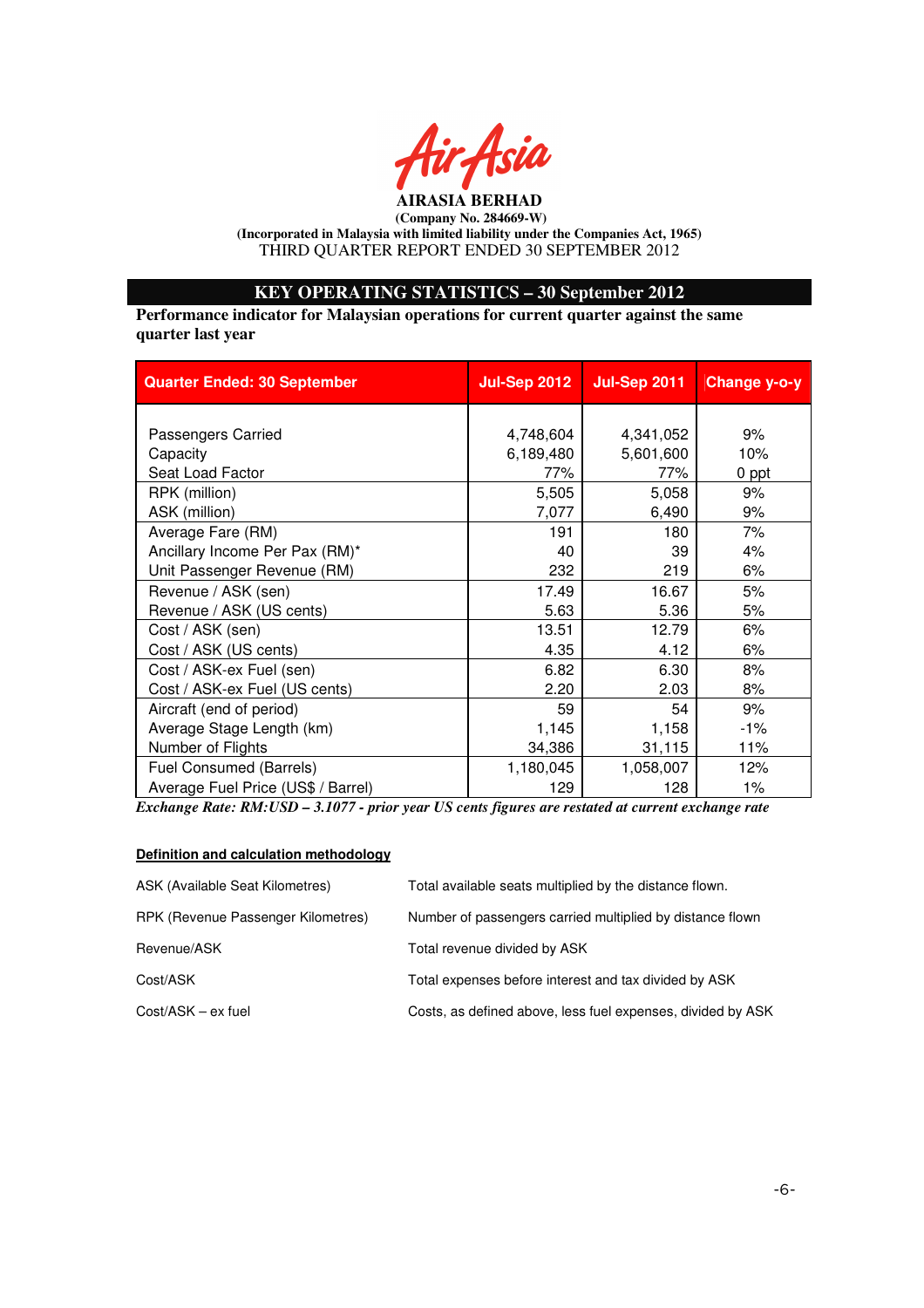

### **NOTES TO THE UNAUDITED ACCOUNTS – 30 September 2012**

### **1. Basis of preparation**

The interim financial report is unaudited and has been prepared in accordance with Malaysian Financial Reporting Standard ("MFRS") 134: "Interim Financial Reporting" and paragraph 9.22 and Appendix 9B of the Bursa Malaysia Securities Berhad ("Bursa Malaysia") Listing Requirements.

In accordance with MFRS1 an opening MFRS statement of financial position has been presented at the date of transition to MFRS's. There are no differences between the opening MFRS statement of financial and the statement of financial position presented under FRS's at 31 December 2010.

The interim financial statements should be read in conjunction with the audited financial statements of the Group for the financial year ended 31 December 2011.

### **2. Summary of significant accounting policies**

The accounting policies and methods of computation adopted for the interim financial statements are consistent with those adopted for the audited financial statements for the financial year ended 31 December 2011

In current financial year, the Group is adopting the new IFRS-compliant framework, Malaysian Financial Reporting Standards ("MFRS"). In adopting the new framework, the Group is applying MFRS 1 "First-time adoption of MFRS". MFRS 1 provides for certain optional exemption and certain mandatory exception for first-time MFRS adopters.

Details of standards, amendments to published standards and interpretations to existing standards that are applicable to the Group with effect from 1 January 2012 or later are provided in note 2 to the audited financial statements of the Group for the financial year ended 31 December 2011.

#### **3. Auditors' report on preceding annual financial statements**

The auditors have expressed an unqualified opinion on the Group's statutory financial statements for the financial year ended 31 December 2011 in their report dated 27 April 2012.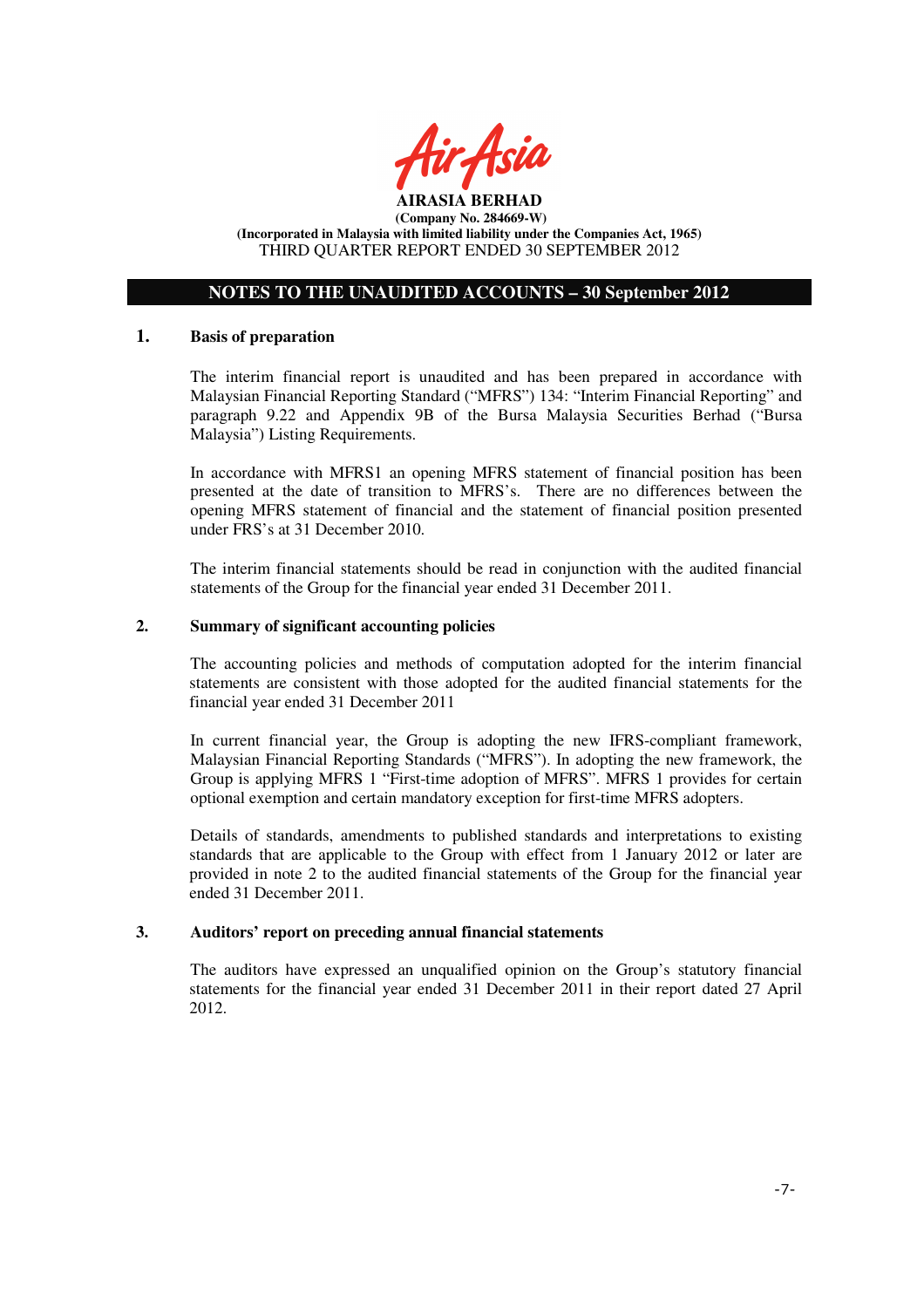

## **NOTES TO THE UNAUDITED ACCOUNTS – 30 SEPTEMBER 2012**

### **4. Seasonality of operations**

AirAsia is primarily involved in the provision of air transportation services and thus, is subject to the seasonal demand for air travel. The seat load factor was maintained at 77% in the quarter under review unchanged from the same period last year. Compared against the immediate preceding quarter (second quarter April – June 2012), the seat load factor was 3 percentage points lower. This seasonal pattern is in line with the expectation of the Group.

### **5. Unusual items due to their nature, size or incidence**

There were no unusual items affecting assets, liabilities, equity, net income or cash flows during the current quarter and financial period-to-date.

### **6. Changes in estimates**

There were no changes in estimates that have had material effect in the current quarter and financial period-to-date results.

## **7. Capital and reserves**

During quarter ended 30 September 2012, the total issued and paid-up share capital of the Company increased from RM277,921,958 to RM277,987,858 from the issuance of 659,000 ordinary shares of RM0.10 each pursuant to the exercise of ESOS at the option price of RM1.08. Other than the above, there was no cancellation, repurchases, resale and repayment of debt and equity securities for the period ended 30 September 2012.

### **8. Dividend paid**

No dividends were declared or approved in the quarter ended 30 September 2012.

### **9. Segment reporting**

The Group operates a single reportable segment, that of Airline Operations.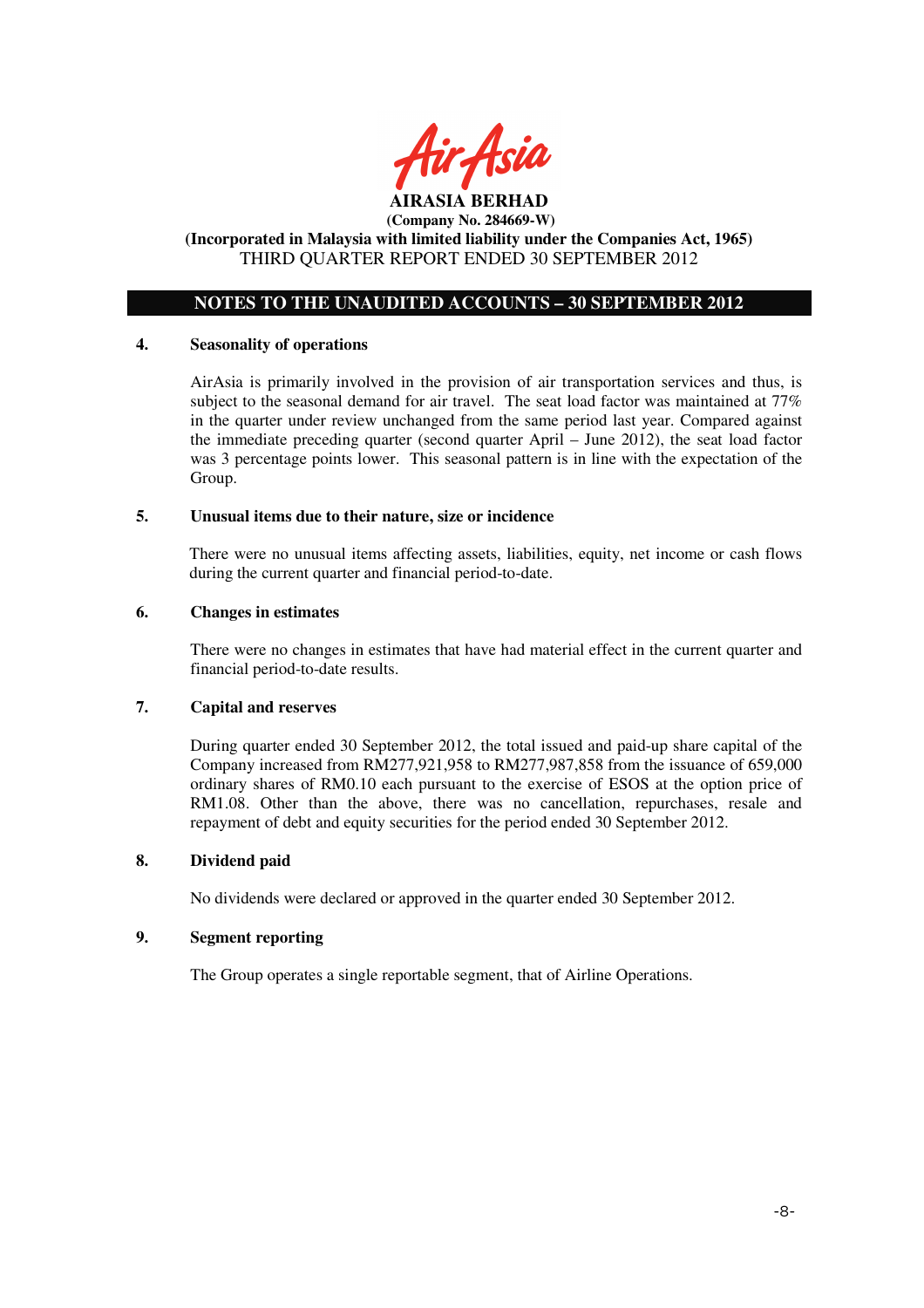

### **NOTES TO THE UNAUDITED ACCOUNTS – 30 SEPTEMBER 2012**

#### **10. Revenue**

|                                 | <b>Quarter ended</b><br>30/9/2012<br><b>RM</b> million | <b>Quarter ended</b><br>30/9/2011<br><b>RM</b> million |
|---------------------------------|--------------------------------------------------------|--------------------------------------------------------|
| Passenger seat sales            | 811.4                                                  | 736.0                                                  |
| Baggage fees                    | 98.5                                                   | 86.6                                                   |
| Aircraft operating lease income | 136.7                                                  | 127.7                                                  |
| Surcharges and fees             | 99.8                                                   | 49.1                                                   |
| Travel and tour operations      |                                                        |                                                        |
| Other revenue                   | 91.1                                                   | 82.2                                                   |
|                                 | 1,237.5                                                | 1,081.6                                                |

Other revenue includes assigned seat, freight, cancellation, documentation and other fees and the on-board sale of meals and merchandise.

### **11. Other gains/(losses) - net**

 Other gains/(losses) – net comprise fair value changes due to movement in mark-to-market (MTM) position on non-designated hedging contracts at 30 September 2012 as compared to 30 June 2012, and are detailed below:

|     |                                                  | <b>Quarter ended</b><br>30/9/2012<br><b>RM</b> million | <b>Quarter ended</b><br>30/9/2011<br><b>RM</b> million |
|-----|--------------------------------------------------|--------------------------------------------------------|--------------------------------------------------------|
| (1) | Gain/(loss) from fuel contracts                  | 41.6                                                   | (19.7)                                                 |
|     | (ii) (Loss)/gain from foreign currency contracts | (12.0)                                                 | 3.8                                                    |
|     | (v) Gain/(loss) from interest rate contracts     | 3.1                                                    | (52.7)                                                 |
|     |                                                  | 32 T                                                   | (68.6)                                                 |

The above gains and losses arise from the movement in exchange rates (principally RM:US\$), interest rates and crude oil prices relative to the contracted rate during the quarter. The fair value of derivative financial instruments is determined by discounting future cash flows to present value.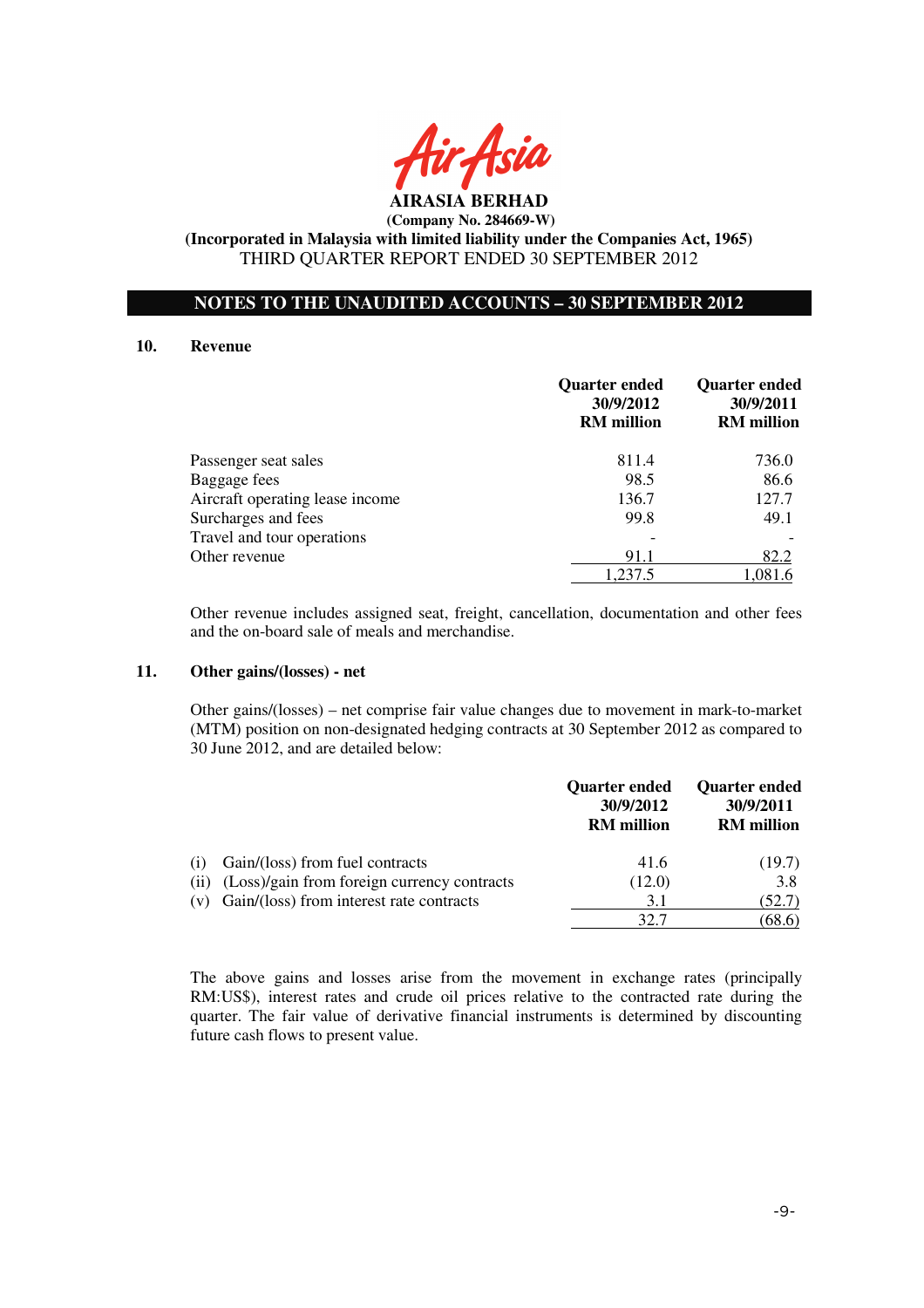

### **NOTES TO THE UNAUDITED ACCOUNTS – 30 SEPTEMBER 2012**

### **12. Other Income**

|                                                          | Quarter ended<br>30/9/2012<br><b>RM</b> million | <b>Quarter ended</b><br>30/9/2011<br><b>RM</b> million |
|----------------------------------------------------------|-------------------------------------------------|--------------------------------------------------------|
| (Loss)/gain on disposal of property, plant and equipment | (0.3)                                           | 68.3                                                   |
| Others                                                   | 6.9                                             | 18.3                                                   |
|                                                          | 6.6                                             | 86.6                                                   |

Other income ('others') includes brand licence fees, commission income and advertising income.

#### **13. Other Comprehensive Income**

Cash flow hedges represent fair value changes due to movement in MTM position on effective hedging contracts at 30 September 2012 as compared to 30 June 2012 as follows:

|                                               | <b>Ouarter ended</b><br>30/9/2012<br><b>RM</b> million | <b>Ouarter ended</b><br>30/9/2011<br><b>RM</b> million |
|-----------------------------------------------|--------------------------------------------------------|--------------------------------------------------------|
| Fair value (loss)/gain in the period<br>(1)   | (60.2)                                                 | 25.5                                                   |
| Amount transferred to income statement<br>(1) | 106.0                                                  | (96.4)                                                 |
|                                               | 45.8                                                   | 70.9                                                   |

Fair value changes in effective hedging contracts are recognized directly in equity and are transferred to the income statement in the same period as the underlying hedged item affects profit or loss.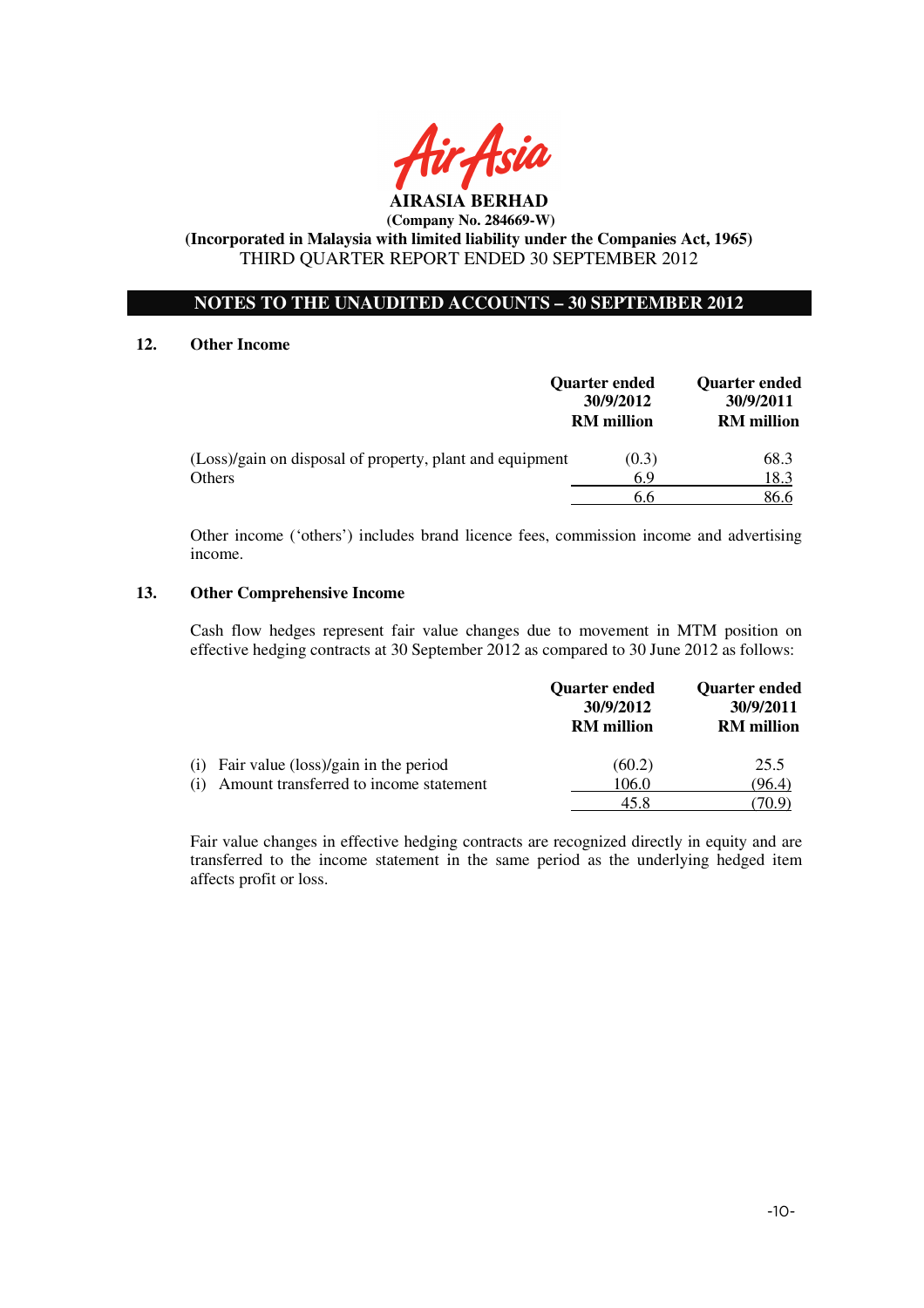

### **NOTES TO THE UNAUDITED ACCOUNTS – 30 SEPTEMBER 2012**

### **14. Disclosure of Realised and Unrealised Profits**

The cumulative retained profit of the Group and its subsidiaries comprises realized and unrealized profit as disclosed in the table below.

|                                                                                           | As at<br>30/9/2012<br><b>RM'000</b> | As at<br>31/12/2011<br><b>RM'000</b> |
|-------------------------------------------------------------------------------------------|-------------------------------------|--------------------------------------|
| Total retained profit of AirAsia Berhad and its                                           |                                     |                                      |
| subsidiaries                                                                              |                                     |                                      |
| Realised<br>(i)                                                                           | 1,824,848                           | 1,781,491                            |
| Unrealised<br>(i)                                                                         | 2,175,402<br>4,000,250              | 809,277<br>2,590,768                 |
| Total share of accumulated losses from associates<br>Realised<br>(i)<br>Unrealised<br>(i) | (21, 851)                           | (9,764)                              |
|                                                                                           | (21, 851)                           | (9,764)                              |
| Total share of accumulated profit/(losses) from<br>jointly controlled entities            |                                     |                                      |
| Realised<br>(i)                                                                           | (8, 496)                            | (74)                                 |
| Unrealised<br>(i)                                                                         |                                     |                                      |
|                                                                                           | (8, 496)                            | (74)                                 |
| Total group retained profit as per consolidated                                           |                                     |                                      |
| accounts                                                                                  | 3,969,903                           | 2,580,930                            |

#### **15. Property, plant and equipment**

#### *(a) acquisition and disposals*

During the quarter ended 30 September 2012, the Group acquired property, plant and equipment with a cost of RM369.4 million (quarter ended 30 September 2011: RM139.4 million).

During the quarter ended 30 September 2012, proceeds from disposal of property, plant and equipment totaled RM141.4million (quarter ended 30 September 2011: RM335.9 million).

#### *(b) revaluation*

There was no revaluation of property, plant and equipment for the quarter ended 30 September 2012 (quarter ended 30 September 2011: RM Nil).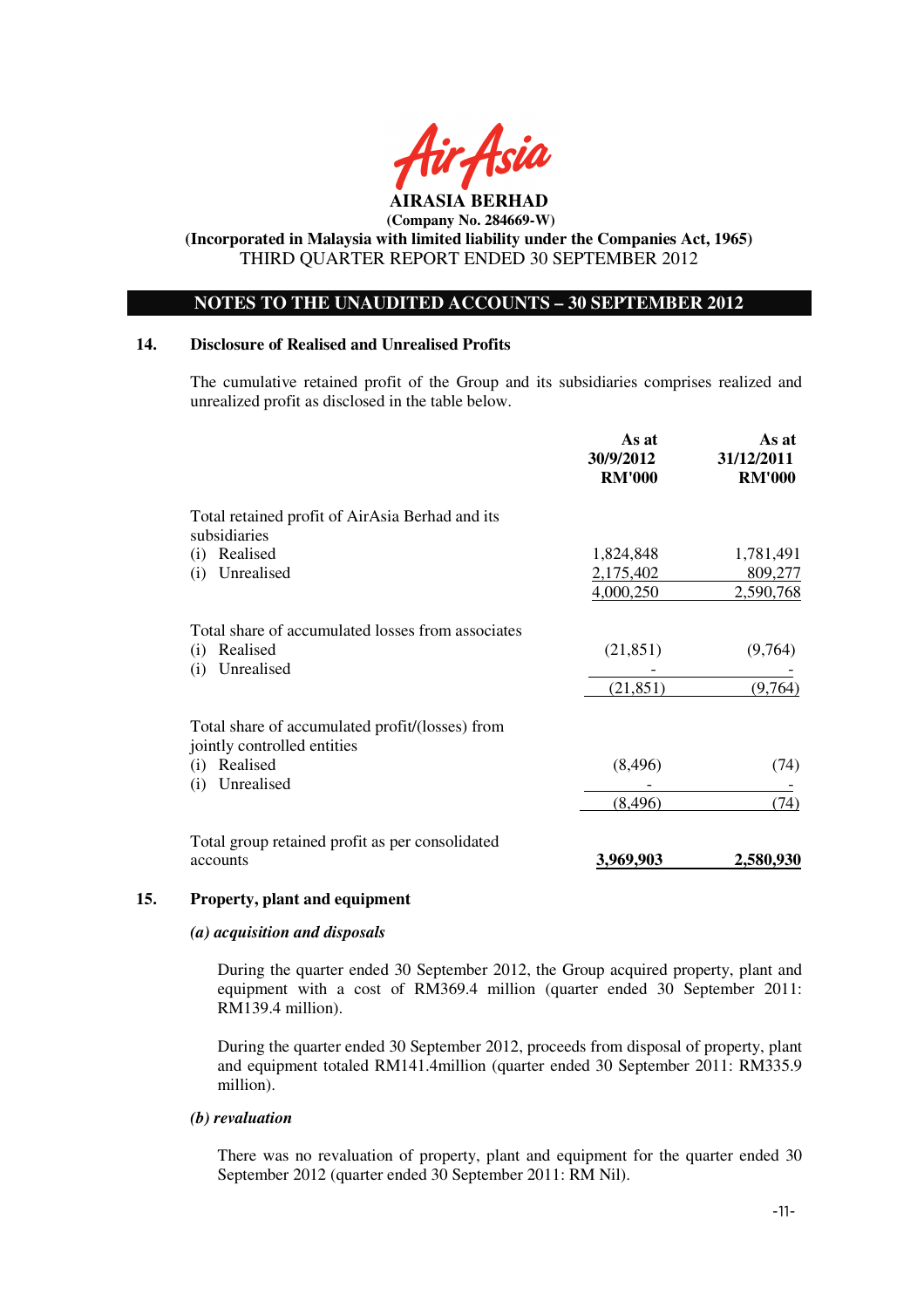

# **NOTES TO THE UNAUDITED ACCOUNTS – 30 SEPTEMBER 2012**

#### *(c) impairment*

There was no impairment of property, plant and equipment for the quarter ended 30 September 2012 (quarter ended 30 September 2011: RM Nil).

### **16. Post balance sheet events**

There were no material events after the period end that have not been reflected in the financial statements for the financial period ended 30 September 2012 as at the date of this report.

#### **17. Changes in composition of the Group**

There were no changes in the composition of the group during the quarter under review.

#### **18. Contingent assets**

As at the date of this report, the Group does not have any contingent assets.

### **19. Changes in contingent liabilities since the last annual balance sheet date**

There were no material changes in contingent liabilities since the latest audited financial statements of the Group for the financial year ended 31 December 2011.

#### **20. Capital commitments outstanding not provided for in the interim financial report**

Capital commitments for property, plant and equipment:

|                                 | <b>Group and Company</b> |            |
|---------------------------------|--------------------------|------------|
|                                 | 30/9/2012                | 30/9/2011  |
|                                 | <b>RM'000</b>            | RM'000     |
| Approved and contracted for     | 38,051,625               | 40,591,533 |
| Approved but not contracted for | 14,009,402               | 16,858,949 |
|                                 | 52,061,027               | 57.450.482 |
|                                 |                          |            |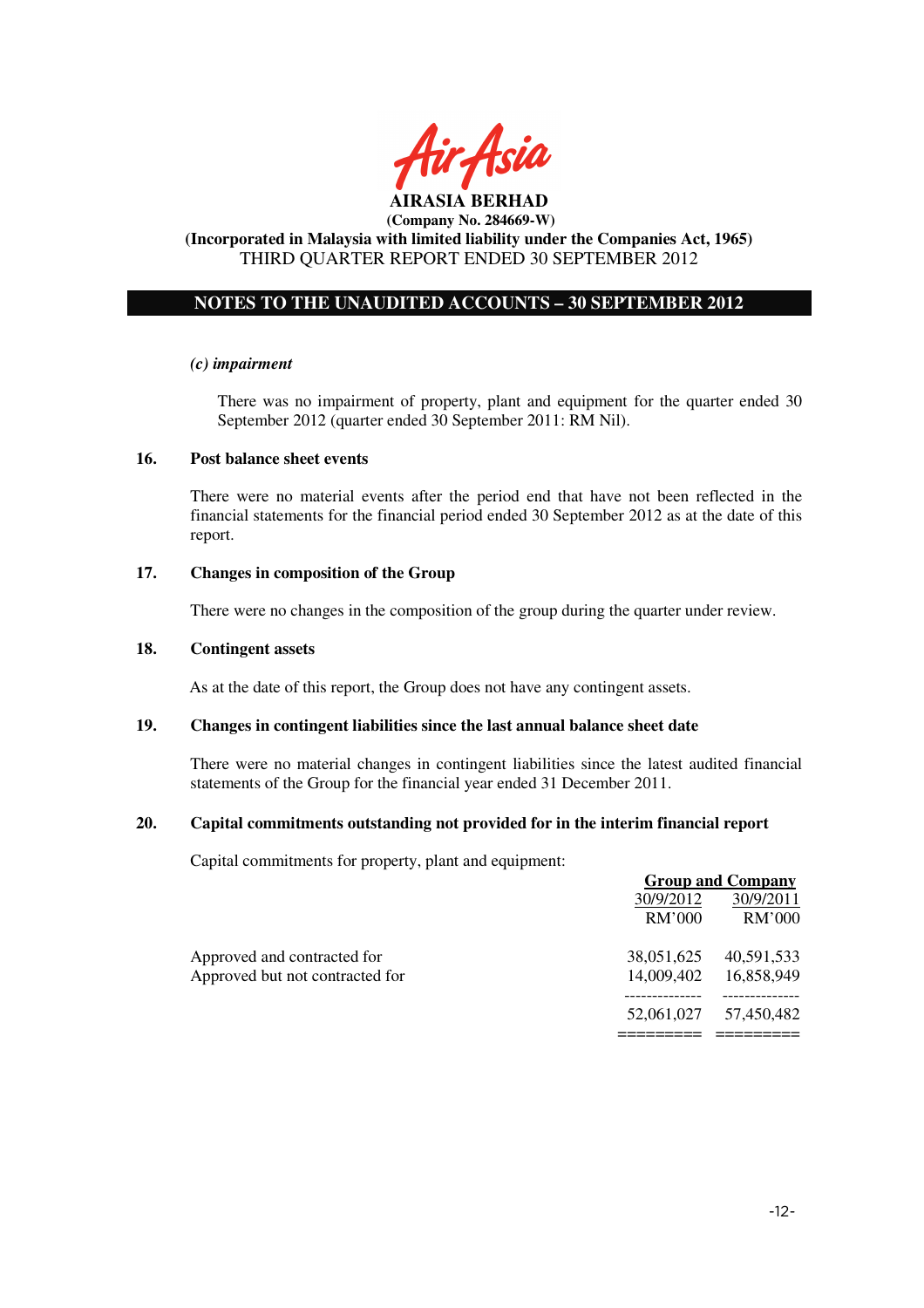

**(Incorporated in Malaysia with limited liability under the Companies Act, 1965)**  THIRD QUARTER REPORT ENDED 30 SEPTEMBER 2012

### **NOTES TO THE UNAUDITED ACCOUNTS – 30 SEPTEMBER 2012**

### **21. Material related party transactions**

Details of the relationship and transactions between AirAsia and its related parties are as described below. The related party transactions described were carried out on the terms and conditions obtainable in transactions with unrelated parties unless otherwise stated.

| Name of company                     | Relationship                               |
|-------------------------------------|--------------------------------------------|
| Thai AirAsia                        | An associate of the Company                |
| PT Indonesia AirAsia                | An associate of the Company                |
| AirAsia X Sdn. Bhd.                 | An investment with common shareholders and |
|                                     | directors of the Company                   |
| AirAsia Inc (Philippines)           | An associate of the Company                |
| AirAsia Japan Co. Ltd               | An associate of the Company                |
| Asian Aviation Centre of Excellence |                                            |

Sdn Bhd A jointly controlled entity of the Company

These following items have been included in the Income Statement.

|                          |                                                    |                                                    | Group                                              |
|--------------------------|----------------------------------------------------|----------------------------------------------------|----------------------------------------------------|
|                          |                                                    | <b>Quarter ended</b><br>30/9/2012<br><b>RM'000</b> | <b>Quarter ended</b><br>30/9/2011<br><b>RM'000</b> |
|                          | Thai AirAsia                                       |                                                    |                                                    |
| $\overline{\phantom{a}}$ | Lease rental income on aircraft                    | 78,173                                             | 68,971                                             |
|                          | <b>Indonesia AirAsia</b>                           |                                                    |                                                    |
| $\overline{\phantom{a}}$ | Lease rental income on aircraft                    | 44,685                                             | 56,965                                             |
| $\qquad \qquad -$        | Maintenance and overhaul charges                   |                                                    | 2,119                                              |
|                          | <b>Philippines AirAsia</b>                         |                                                    |                                                    |
| $\overline{\phantom{a}}$ | Lease rental income on aircraft                    | 6,806                                              | 1,761                                              |
|                          | Japan AirAsia                                      |                                                    |                                                    |
| $\qquad \qquad -$        | Lease rental income on aircraft                    | 6,964                                              |                                                    |
|                          | AirAsia X Sdn. Bhd.                                |                                                    |                                                    |
| -                        | Services charged to AirAsia X Sdn Bhd              | 1,699                                              | 4,934                                              |
|                          | <b>Asian Aviation Centre of Excellence Sdn Bhd</b> |                                                    |                                                    |
| $\overline{a}$           | Training costs charged to AirAsia Berhad           | (3,138)                                            |                                                    |
|                          |                                                    |                                                    |                                                    |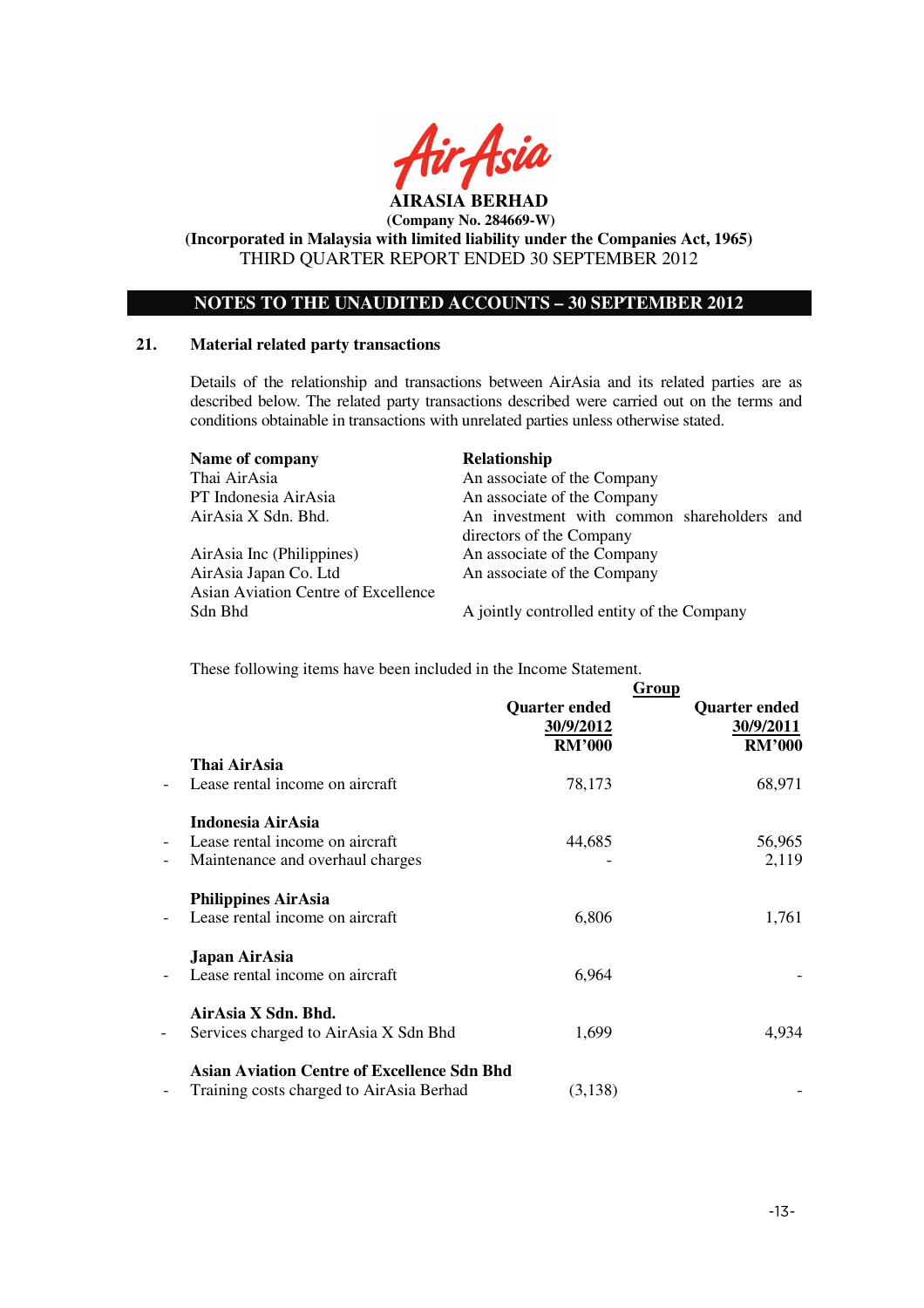

**AIRASIA BERHAD (Company No. 284669-W)** 

**(Incorporated in Malaysia with limited liability under the Companies Act, 1965)**  THIRD QUARTER REPORT ENDED 30 SEPTEMBER 2012

## **NOTES TO THE UNAUDITED ACCOUNTS – 30 SEPTEMBER 2012**

# **22. Review of performance**

**(A) Performance of current quarter against the same quarter last year for Malaysia**

| <b>Quarter Ended: 30 September</b>                                                             | <b>Jul-Sep</b> | <b>Jul-Sep</b> |
|------------------------------------------------------------------------------------------------|----------------|----------------|
| <b>RM'000</b>                                                                                  | 2012           | 2011           |
|                                                                                                |                |                |
| Revenue                                                                                        | 1,237,503      | 1,081,630      |
| Operating expenses:                                                                            |                |                |
| - Staff costs                                                                                  | (138, 693)     | (125, 746)     |
| - Depreciation of property, plant                                                              |                |                |
| and equipment                                                                                  | (144, 534)     | (144, 145)     |
| - Aircraft fuel expenses                                                                       | (473, 377)     | (421, 219)     |
| - Maintenance and overhaul                                                                     | (39, 206)      | (16, 178)      |
| - User charges and other related expenses                                                      | (109, 523)     | (100, 227)     |
| - Aircraft operating lease expenses                                                            | (39, 255)      | (19, 804)      |
| - Other operating expenses                                                                     | (51,030)       | (20, 969)      |
| Other (losses)/gains - net                                                                     | 32,711         | (68, 559)      |
| Other income                                                                                   | 6,583          | 86,612         |
| <b>Operating Profit</b>                                                                        | 281,179        | 251,395        |
| Finance Income                                                                                 | 20,479         | 17,595         |
| <b>Finance Costs</b>                                                                           | (96, 617)      | (95, 543)      |
| <b>Net operating profit</b>                                                                    | 205,041        | 173,447        |
| Foreign Exchange gain/(loss) on borrowings                                                     | 100,829        | (73,082)       |
| Foreign Exchange gain/(loss) on amounts due from<br>associates and jointly-controlled entities | (42, 749)      |                |
| Gain on disposal and fair value of interest in Thai AirAsia                                    |                |                |
| Share of results of jointly controlled entities                                                | 3,588          | 10,132         |
| Share of results of associates                                                                 | (7,606)        | (2,001)        |
| Profit before tax                                                                              | 259,103        | 108,496        |
|                                                                                                |                |                |
| <b>Current Taxation</b>                                                                        | (4,376)        | (2,771)        |
| Deferred taxation                                                                              | (96, 917)      | 46,574         |
| Profit after tax                                                                               | 157,810        | 152,299        |
| <b>EBITDAR</b>                                                                                 | 464,968        | 415,344        |
| <b>EBITDAR Margin</b>                                                                          | 38%            | 38%            |
| <b>EBIT Margin</b>                                                                             | 23%            | 23%            |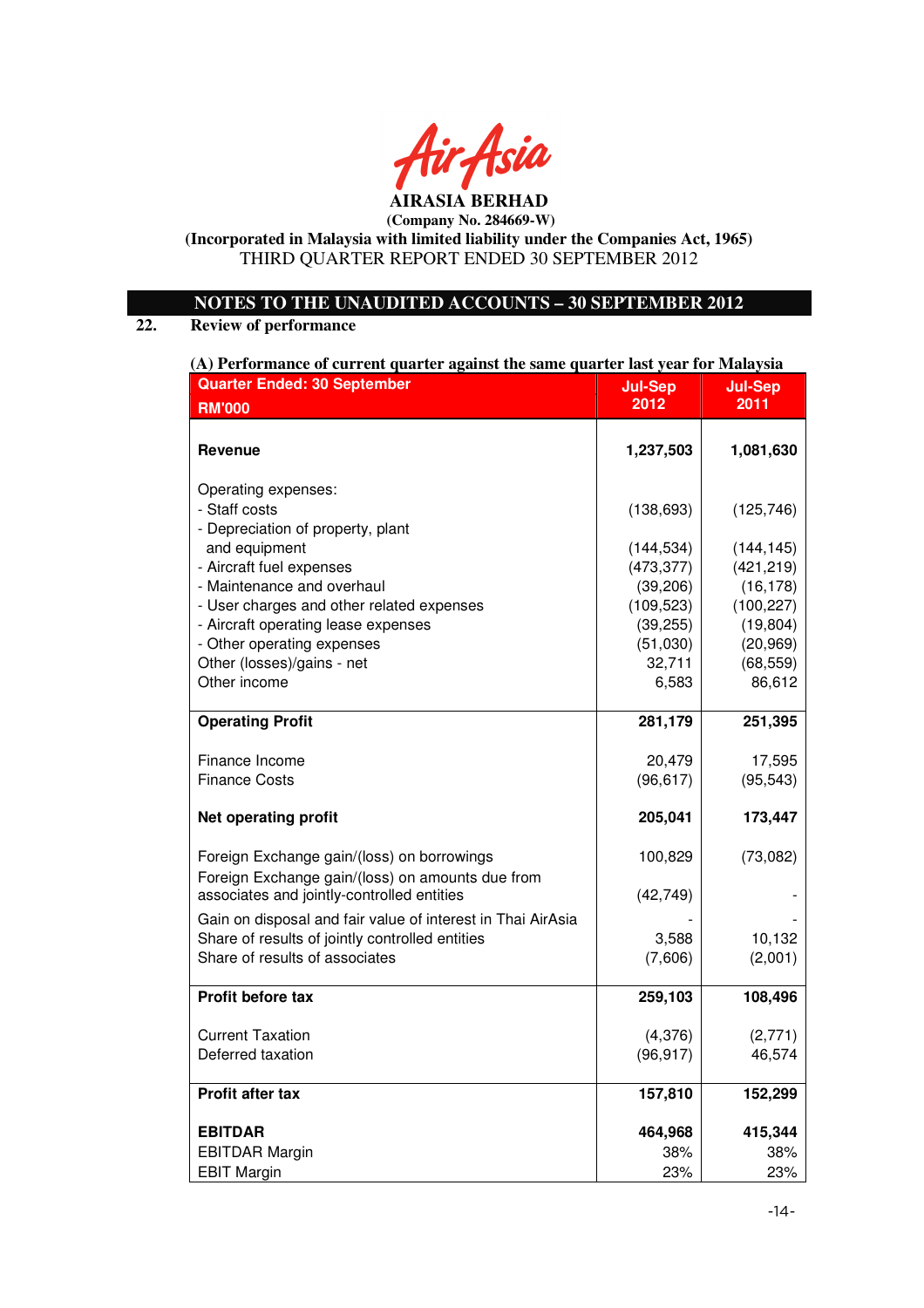

## **NOTES TO THE UNAUDITED ACCOUNTS – 30 SEPTEMBER 2012**

The Group recorded revenue of RM1,237.5 million for the quarter ended 30 September 2012 ("3Q12"), 14% higher than the revenue of RM1,081.6 million recorded in the quarter ended 30 September 2011 ("3Q11"). The revenue growth was supported by 9% growth in passenger volume while the average fare was 7% higher at RM191 as compared to RM180 achieved in 3Q11. Ancillary income per passenger year-on-year increased by 4% to RM40 from RM39. The seat load factor was maintained at 77% unchanged from the same period last year.

The profit before tax for the period was RM259.1 million compared to RM108.5 million in the same quarter of 2011 while the profit after tax for the period was RM157.8 million compared to RM152.3 million in the same quarter of 2011.

### **(B) Cashflow commentary for current quarter against immediately preceding quarter**

| <b>Net Cash Flow (RM'000)</b>                                                                   | <b>Jul-Sep 2012</b>              | Apr-Jun 2012                     |
|-------------------------------------------------------------------------------------------------|----------------------------------|----------------------------------|
| Cash from Operations<br>Cash from Investing Activities<br><b>Cash from Financing Activities</b> | 248.075<br>(354, 084)<br>143,782 | 353,290<br>(420, 595)<br>174,614 |
| <b>Net Cash Flow</b>                                                                            | 37,773                           | 107,309                          |

The Group's cash from operations was RM248.1 million, compared to RM353.3 million in the immediate preceding quarter ended June 2012. Net cash flow in the quarter amounted to RM37.8 million inflow, as cash flows from operating and financing activities exceeded investing cash flows.

### **(C) Balance sheet commentary for current quarter**

| <b>Balance Sheet</b><br><b>RM</b> million | <b>September 2012</b> | <b>June 2012</b> |
|-------------------------------------------|-----------------------|------------------|
|                                           |                       |                  |
| <b>Total Debt</b>                         | 7,811                 | 7,915            |
| Cash                                      | 2,202                 | 2,164            |
| <b>Net Debt</b>                           | 5,609                 | 5,751            |
|                                           |                       |                  |
| Net Gearing                               | 1.03                  | 1.10             |

The Group's total debt as of end of September 2012 was RM7.8 billion. The Group's net debt after offsetting the cash balances amounted to RM5.6 billion. This translates to a net gearing ratio of 1.03 times, 6% lower than the immediately preceding quarter.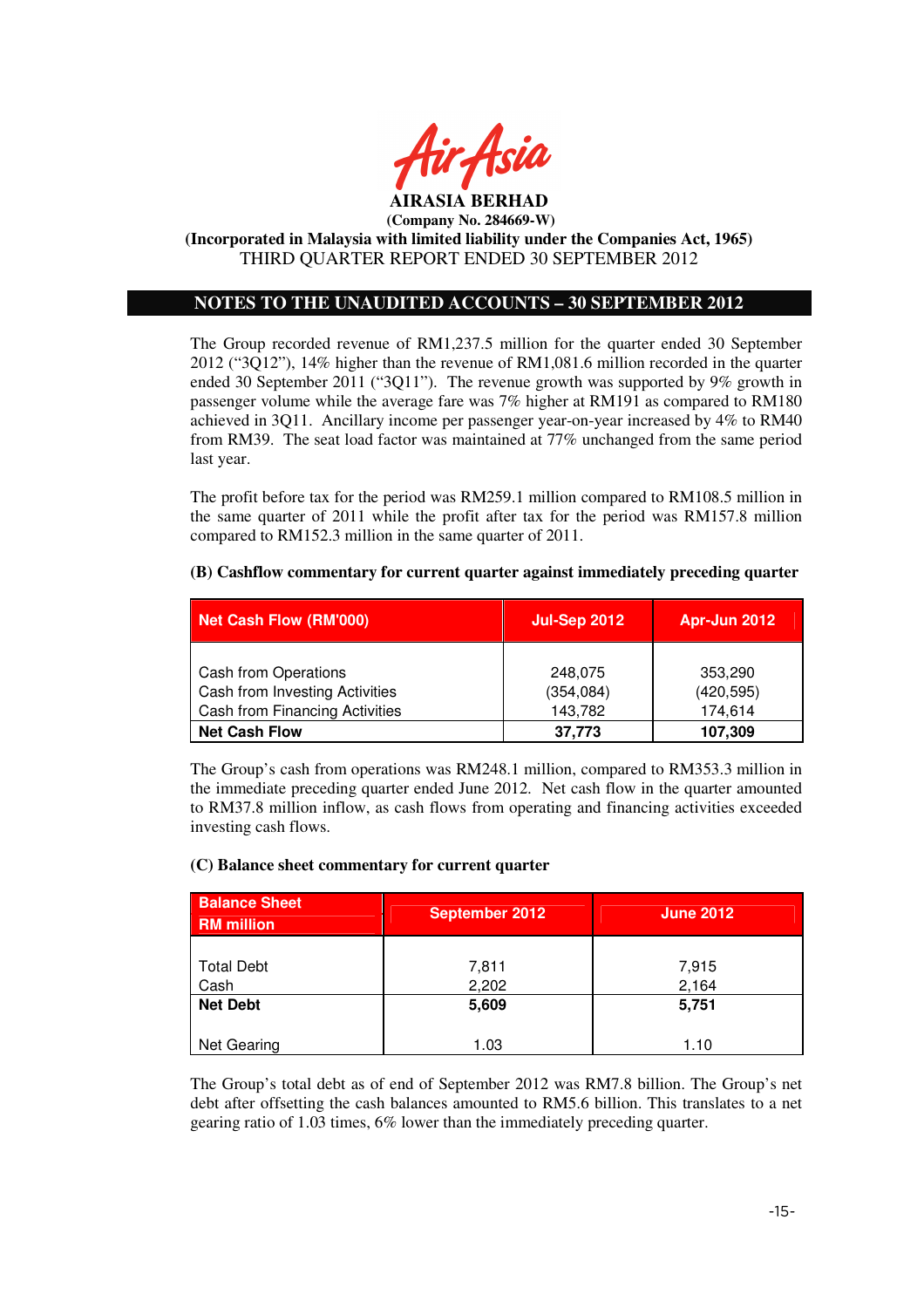

# **NOTES TO THE UNAUDITED ACCOUNTS – 30 SEPTEMBER 2012**

### **23. Jointly Controlled Entities and Associate Companies**

### **i) Associate Company - Thai AirAsia**

Thai AirAsia is an associate company owned 45% by AirAsia Berhad. As such it is accounted for using the equity method, as permitted by the Malaysian Accounting Standards Board MFRS128, Investments in Associates.

Thai AirAsia recorded revenue of THB4,426.4 million in 3Q12, 17% higher compared to the THB3,772.0 million achieved in 3Q11. The positive growth in revenue is attributed to higher passenger volume despite a 2% decrease in unit passenger revenue. Thai AirAsia achieved passenger growth of 22% as compared to 3Q11 with the seat load factor at 82% which is 2 percentage points higher than 3O11. Average base fare was significantly maintained at THB1,915 as compared to THB1,919 achieved in 3Q11.

Thai AirAsia achieved a net profit of THB199.1 million in 3Q12, compared to a net profit of THB193.6 million in 3Q11. Net profitability was impacted by higher fuel and maintenance costs.

AirAsia Berhad has recognized RM9.0 million as equity share in the Thai AirAsia net profit for 3Q12.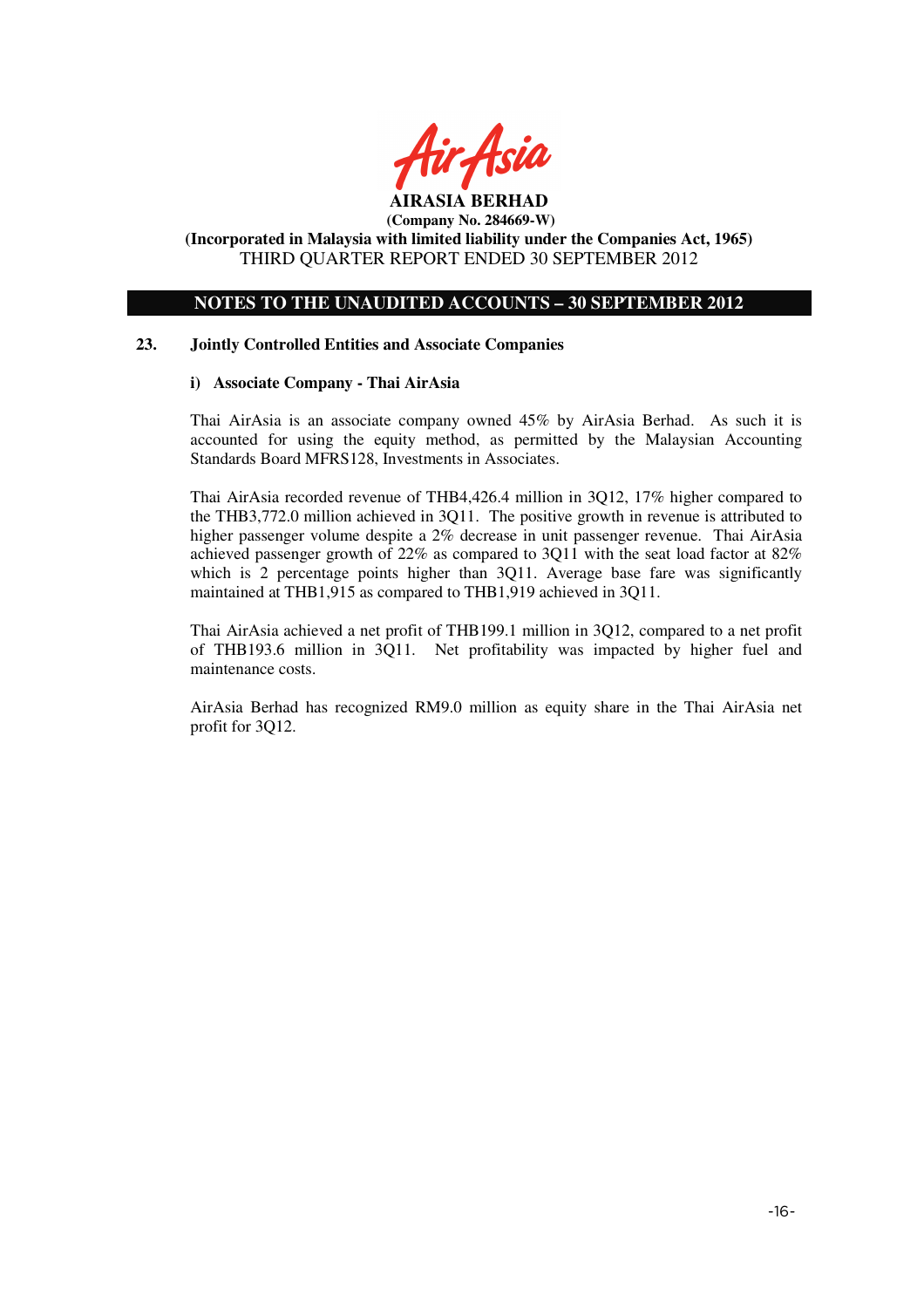

### **NOTES TO THE UNAUDITED ACCOUNTS – 30 SEPTEMBER 2012**

**(A) Performance indicator for Thailand operations for current quarter against the same quarter last year**

| <b>Quarter Ended: 30 September</b> | <b>Jul-Sep 2012</b> | <b>Jul-Sep 2011</b> | <b>Change y-o-y</b> |
|------------------------------------|---------------------|---------------------|---------------------|
|                                    |                     |                     |                     |
| Passengers Carried                 | 1,962,055           | 1,610,302           | 22%                 |
| Capacity                           | 2,402,820           | 2,021,040           | 19%                 |
| Seat Load Factor                   | 82%                 | 80%                 | 2 ppt               |
| RPK (million)                      | 2,079               | 1,813               | 15%                 |
| ASK (million)                      | 2,564               | 2,269               | 13%                 |
| Average Fare (THB)                 | 1,915               | 1,919               | $0\%$               |
| Ancillary Income Per Pax (THB)     | 341                 | 390                 | $-13%$              |
| Unit Passenger Revenue (THB)       | 2,256               | 2,309               | $-2\%$              |
| Revenue / ASK (THB)                | 1.73                | 1.66                | 4%                  |
| Revenue / ASK (US cents)           | 5.53                | 5.32                | 4%                  |
| Cost / ASK (THB)                   | 1.64                | 1.58                | 4%                  |
| Cost / ASK (US cents)              | 5.24                | 5.05                | 4%                  |
| Cost / ASK-ex Fuel (THB)           | 0.92                | 0.87                | 6%                  |
| Cost / ASK-ex Fuel (US cents)      | 2.96                | 2.79                | 6%                  |
| Aircraft (end of period)           | 25                  | 21                  | 19%                 |
| Average Stage Length (km)          | 1,067               | 1,123               | $-5%$               |
| Number of Flights                  | 13,349              | 11,228              | 19%                 |
| Fuel Consumed (Barrels)            | 451,119             | 388,570             | 16%                 |
| Average Fuel Price (US\$ / Barrel) | 130                 | 132                 | $-2%$               |

*Exchange Rate: USD:THB – 31.24 - prior year US cents figures are restated at current exchange rate*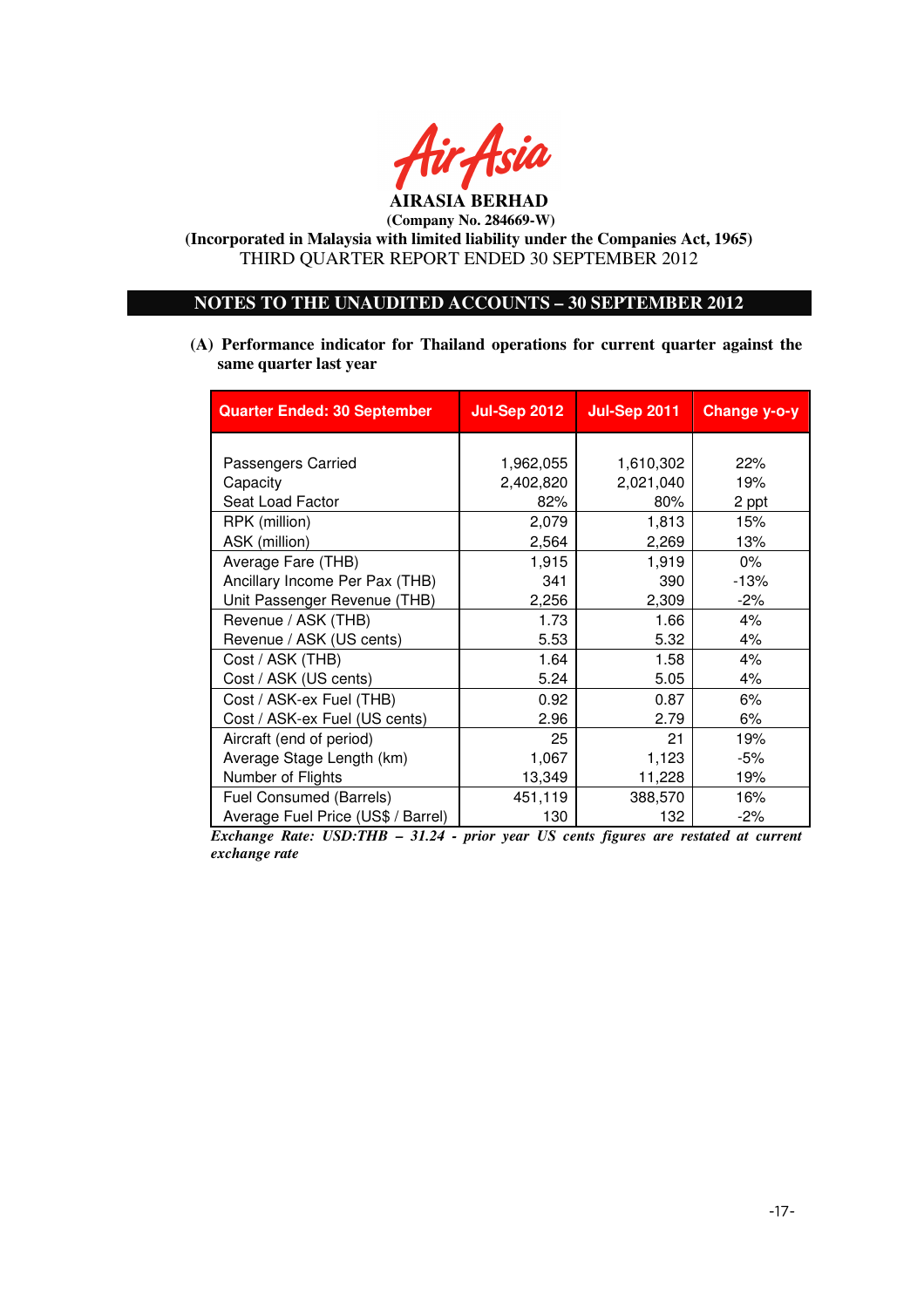

### **NOTES TO THE UNAUDITED ACCOUNTS – 30 SEPTEMBER 2012**

**(B) Performance of current quarter against the same quarter last year for Thailand** 

| <b>Quarter Ended: 30 September</b>       | <b>Jul-Sep 2012</b> | <b>Jul-Sep 2011</b> |
|------------------------------------------|---------------------|---------------------|
| <b>THB'000</b>                           |                     |                     |
| <b>Revenue</b>                           | 4,426,438           | 3,772,033           |
| Operating expenses:                      |                     |                     |
| - Staff costs                            | (438, 711)          | (365,096)           |
| - Depreciation of property, plant        |                     |                     |
| and equipment                            | (19, 840)           | (17, 122)           |
| - Aircraft fuel expenses                 | (1,826,546)         | (1,598,277)         |
| - Maintenance & overhaul                 | (351, 284)          | (278, 813)          |
| -User charges and other related expenses | (626, 339)          | (556, 133)          |
| - Aircraft operating lease expenses      | (789, 901)          | (695, 927)          |
| - Travel and tour operating expenses     |                     |                     |
| - Other operating expenses               | (232, 964)          | (155, 876)          |
| Other (losses)/gains - net               |                     |                     |
| Other income                             | 89,844              | 90,689              |
| <b>Operating Profit</b>                  | 230,697             | 195,478             |
| Finance Income                           | 36,036              | 1,563               |
| <b>Finance Costs</b>                     | (5,086)             | 2,607               |
| Profit before tax                        | 261,647             | 199,648             |
| Taxation                                 | (62, 594)           | (6,021)             |
| <b>Profit after tax</b>                  | 199,053             | 193,627             |
| <b>EBITDAR</b>                           | 1,040,438           | 908,527             |
| <b>EBITDAR Margin</b>                    | 24%                 | 24%                 |
| <b>EBIT Margin</b>                       | 5%                  | 5%                  |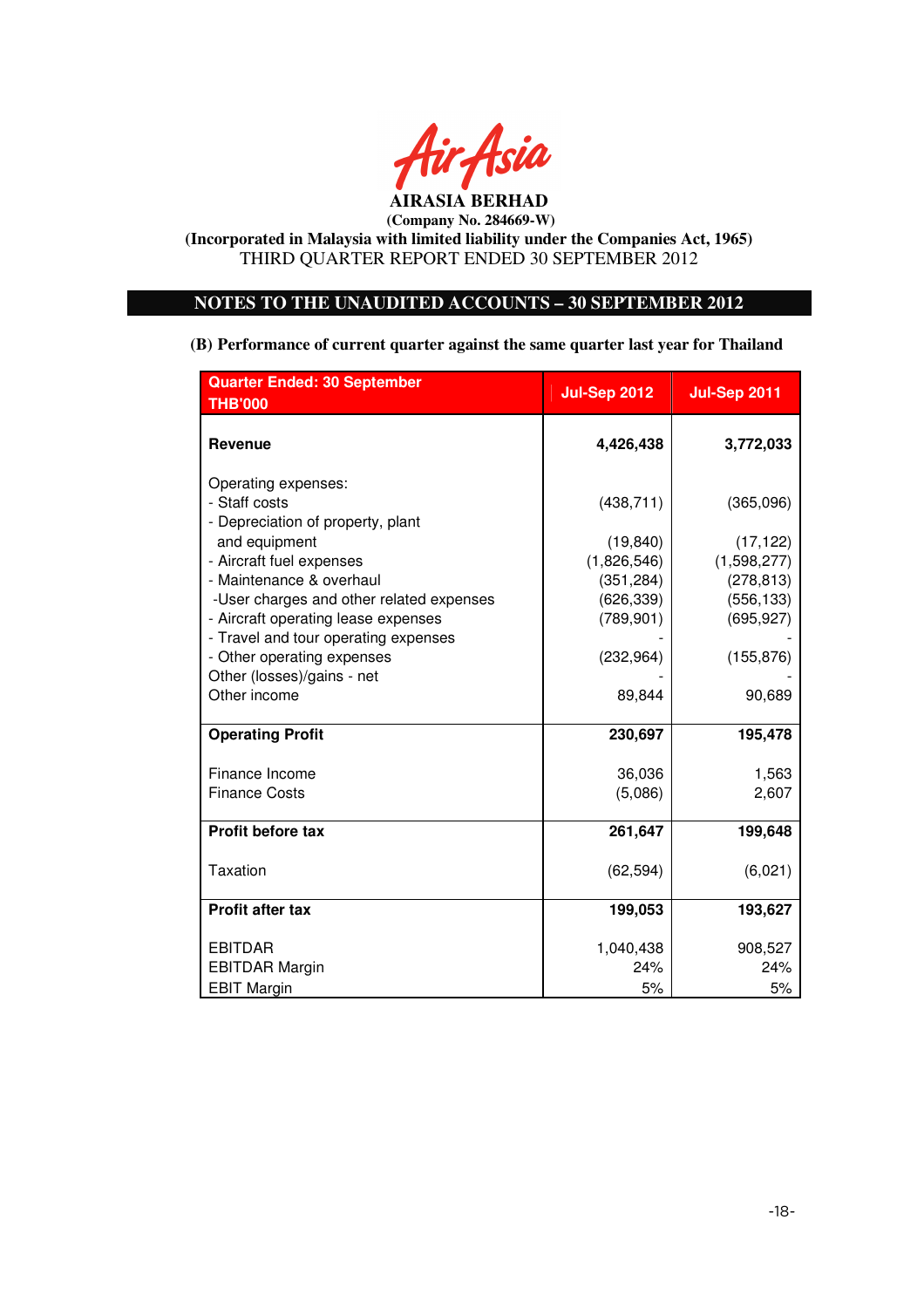

### **NOTES TO THE UNAUDITED ACCOUNTS – 30 SEPTEMBER 2012**

### **(C) Balance Sheet**

| <b>Quarter Ended: 30 September</b><br><b>THB'000</b> | <b>Sep 2012</b> | <b>Dec 2011</b> |
|------------------------------------------------------|-----------------|-----------------|
|                                                      |                 |                 |
| Property, Plant & Equipment                          | 1,642,437       | 309,719         |
| Work In Progress                                     | 26,506          | 7,476           |
| Deferred Expenditure                                 | 366,275         |                 |
| Inventory                                            | 55,743          | 51,233          |
| Other Debtors & Prepayments                          | 1,627,368       | 1,982,138       |
| Investment in subsidiaries                           | 8,769           |                 |
| Cash & Short Term Deposits                           | 5,069,023       | 1,439,281       |
| <b>Total Assets</b>                                  | 8,796,122       | 3,789,846       |
|                                                      |                 |                 |
| Sales In Advance                                     | 3,180,914       | 2,716,364       |
| <b>Other Creditors &amp; Accruals</b>                | 871,748         | 662,427         |
| Amounts Owing to Related Party                       | 133,129         | 361,092         |
| Long Term Liabilities                                | 1,426,275       | 595,938         |
| <b>Total Liabilities</b>                             | 5,612,066       | 4,335,822       |
|                                                      |                 |                 |
| <b>Share Capital</b>                                 | 435,556         | 400,000         |
| <b>Share Premium</b>                                 | 2,628,786       | 1,228           |
| <b>Retained Earnings</b>                             | 119,714         | (947,203)       |
| <b>Total Equity</b>                                  | 3,184,056       | (545, 975)      |

### **ii) Associate Company - Indonesia AirAsia**

Indonesia AirAsia is an associate company owned 49% by AirAsia Berhad. As such it is accounted for using the equity method, as permitted by the Malaysian Accounting Standards Board MFRS128, Investments in Associates. The Group's interest in Indonesia AirAsia has been reduced to zero and the Group will only recognize its share of profits after its share of profits equals the share of losses not previously recognized.

Indonesia AirAsia recorded revenue of IDR 1,200.4 billion in 3Q12, 12% higher as compared to the IDR 1,075.6 billion achieved in 3Q11. The positive growth in revenue can be attributed to higher passenger volumes which increased by 8% year-on-year and a 4% increase in the year-on-year unit passenger revenue. Passengers carried by Indonesia AirAsia increased as capacity rose 8% year-on-year while the seat load factor remained at 78%.

Indonesia AirAsia's achieved an operating profit of IDR138.3 billion in 3Q12, compared to an operating profit of IDR17.0 billion in 3Q11. After finance costs Indonesia AirAsia reported a net profit of IDR74.5 billion in the period compared to a net loss of IDR25.7 billion in the prior year.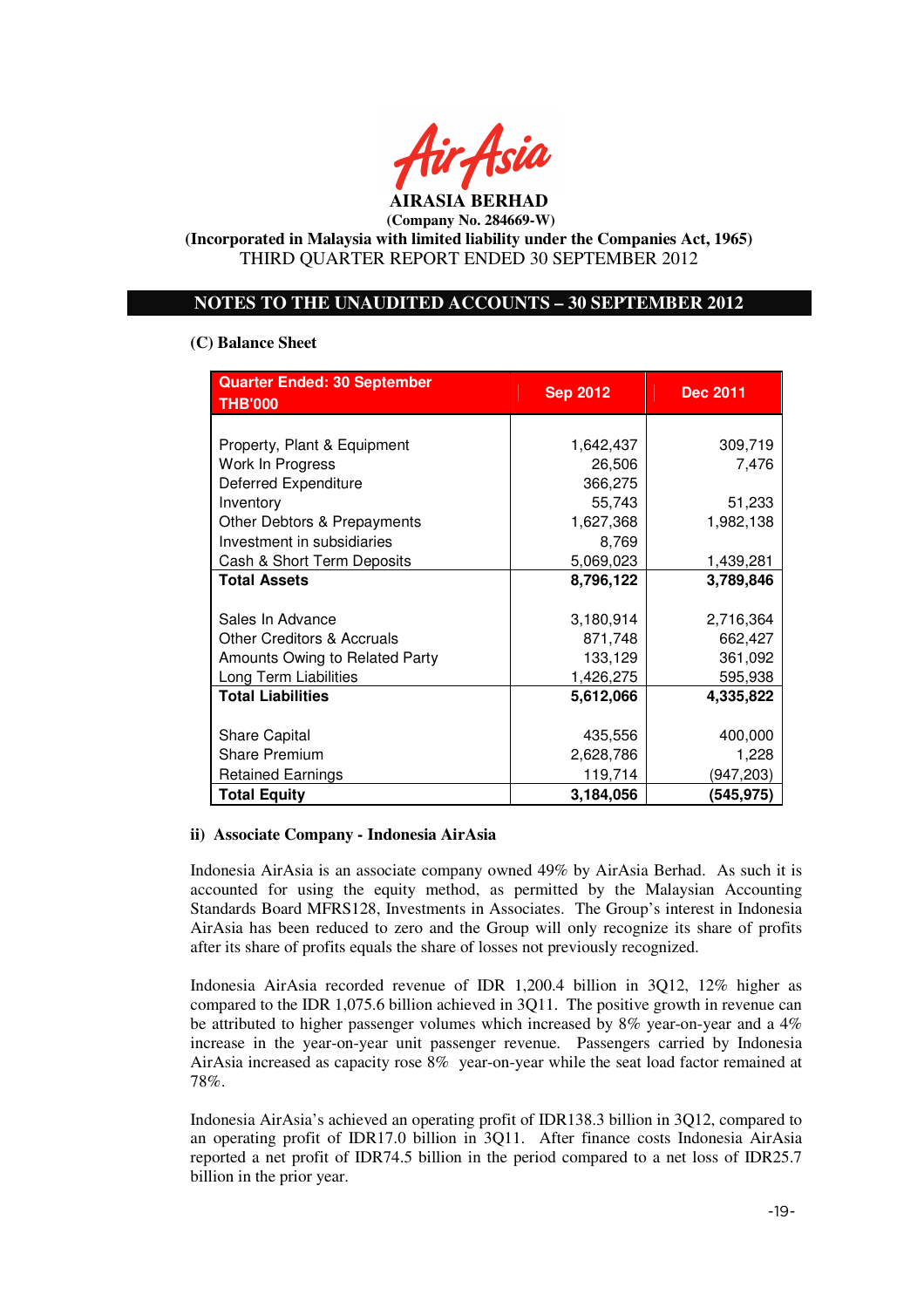

**(Incorporated in Malaysia with limited liability under the Companies Act, 1965)**  THIRD QUARTER REPORT ENDED 30 SEPTEMBER 2012

## **NOTES TO THE UNAUDITED ACCOUNTS – 30 SEPTEMBER 2012**

The AirAsia Berhad share of the net profit in the quarter amounted to RM11.9 million. However, as the Group's interest in Indonesia AirAsia has been reduced to zero any profits will only be recognized when a total of RM175.3 million of unrecognized losses have been reversed.

### **(A) Performance indicator for Indonesia operations for current quarter against the same quarter last year**

| <b>Quarter Ended: 30 September</b> | <b>Jul-Sep 2012</b> | <b>Jul-Sep 2011</b> | Change y-o-y |
|------------------------------------|---------------------|---------------------|--------------|
|                                    |                     |                     |              |
| Passengers Carried                 | 1,512,842           | 1,401,525           | 8%           |
| Capacity                           | 1,942,380           | 1,801,056           | 8%           |
| Seat Load Factor                   | 78%                 | 78%                 | 0 ppt        |
| RPK (million)                      | 1,833               | 1,839               | $0\%$        |
| ASK (million)                      | 2,349               | 2,375               | -1%          |
| Average Fare (IDR)                 | 664,275             | 639,736             | 4%           |
| Ancillary Income Per Pax (IDR)     | 129,196             | 123,407             | 5%           |
| Unit Passenger Revenue (IDR)       | 793,471             | 763,143             | 4%           |
| Revenue / ASK (IDR)                | 510.96              | 452.93              | 13%          |
| Revenue / ASK (US cents)           | 5.37                | 4.76                | 13%          |
| Cost / ASK (IDR)                   | 452.10              | 445.79              | $1\%$        |
| Cost / ASK (US cents)              | 4.75                | 4.68                | 1%           |
| Cost / ASK-ex Fuel (IDR)           | 213.59              | 224.98              | -5%          |
| Cost / ASK-ex Fuel (US cents)      | 2.24                | 2.36                | -5%          |
| Aircraft (end of period)           | 19                  | 20                  | $-5%$        |
| Average Stage Length (km)          | 1,206               | 1,324               | -9%          |
| Number of Flights                  | 10,831              | 10,240              | 6%           |
| Fuel Consumed (Barrels)            | 455,739             | 428,980             | 6%           |
| Average Fuel Price (US\$ / Barrel) | 129                 | 128                 | 1%           |

*Exchange Rate: USD:IDR – 9,524 - prior year US cents figures are restated at current exchange rate*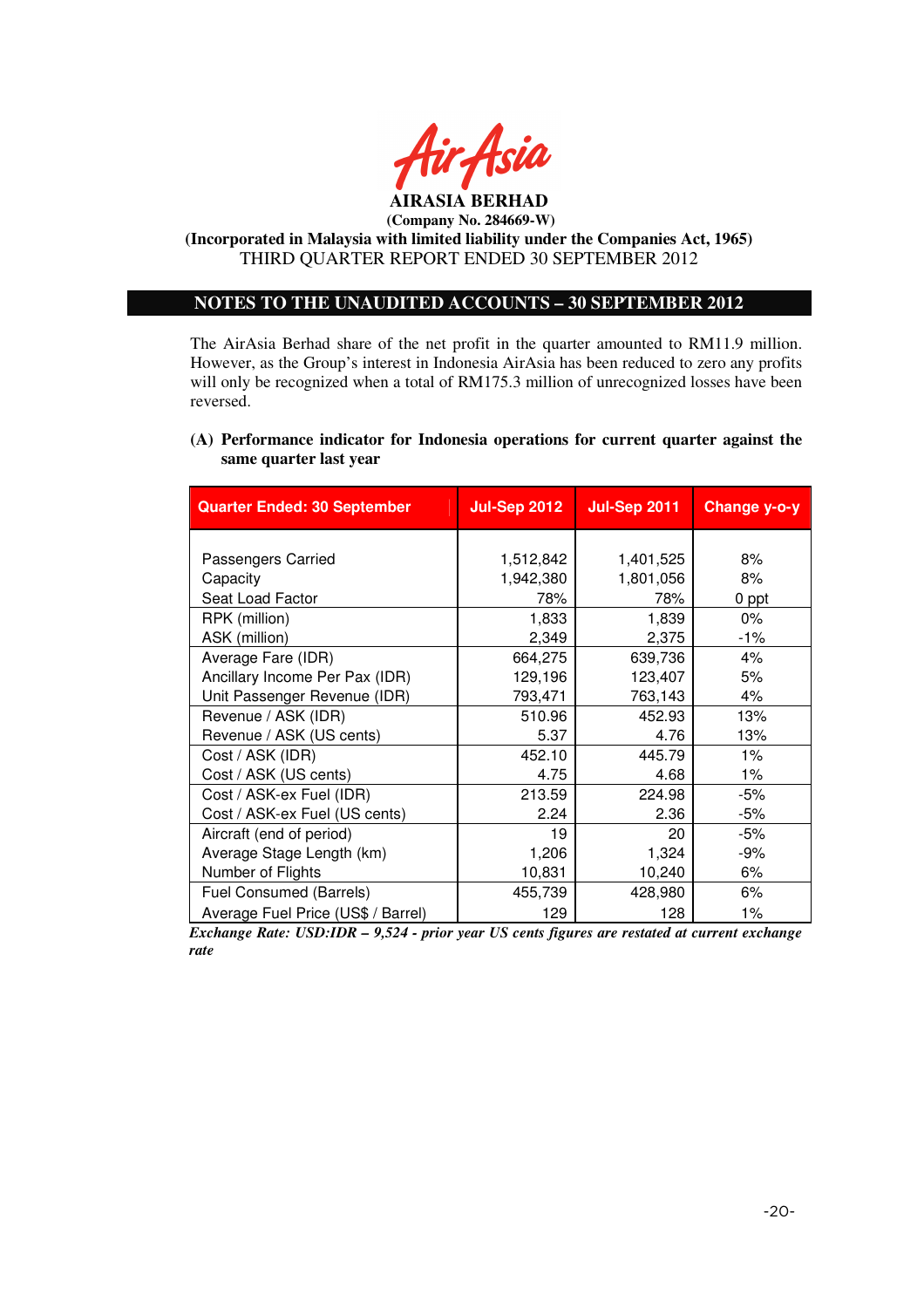

### **NOTES TO THE UNAUDITED ACCOUNTS – 30 SEPTEMBER 2012**

**(B) Performance of current quarter against the same quarter last year for Indonesia** 

| <b>Quarter Ended: 30 September</b>                                                                                                                                                                                                                                          | <b>Jul-Sep 2012</b>                                                                                    | <b>Jul-Sep 2011</b>                                                                                     |
|-----------------------------------------------------------------------------------------------------------------------------------------------------------------------------------------------------------------------------------------------------------------------------|--------------------------------------------------------------------------------------------------------|---------------------------------------------------------------------------------------------------------|
| <b>IDR</b> million                                                                                                                                                                                                                                                          |                                                                                                        |                                                                                                         |
| <b>Revenue</b>                                                                                                                                                                                                                                                              | 1,200,396                                                                                              | 1,075,633                                                                                               |
| Operating expenses:<br>- Staff costs<br>- Depreciation<br>- Aircraft fuel expenses<br>- Aircraft operating lease expense<br>- Maintenance & overhaul<br>- User charges and other related expenses<br>- Provision for early return of aircraft<br>- Other operating expenses | (111, 452)<br>(22, 589)<br>(560, 349)<br>(143, 111)<br>(64, 260)<br>(122, 649)<br>(8,378)<br>(39, 593) | (105, 172)<br>(5, 411)<br>(524, 379)<br>(161, 712)<br>(79, 825)<br>(106, 578)<br>(52, 890)<br>(28, 223) |
| Other (losses)/gains - net<br>Other income                                                                                                                                                                                                                                  | 10,256                                                                                                 | 5,524                                                                                                   |
| <b>Operating Profit</b>                                                                                                                                                                                                                                                     | 138,271                                                                                                | 16,967                                                                                                  |
| Finance Income<br><b>Finance Costs</b>                                                                                                                                                                                                                                      | 643<br>(64, 435)                                                                                       | (30, 338)<br>(12, 328)                                                                                  |
| Profit before tax                                                                                                                                                                                                                                                           | 74,479                                                                                                 | (25, 699)                                                                                               |
| Taxation                                                                                                                                                                                                                                                                    |                                                                                                        |                                                                                                         |
| Profit after tax                                                                                                                                                                                                                                                            | 74,479                                                                                                 | (25, 699)                                                                                               |
| <b>EBITDAR</b><br><b>EBITDAR Margin</b><br><b>EBIT Margin</b>                                                                                                                                                                                                               | 303,971<br>25%<br>12%                                                                                  | 184,090<br>17%<br>2%                                                                                    |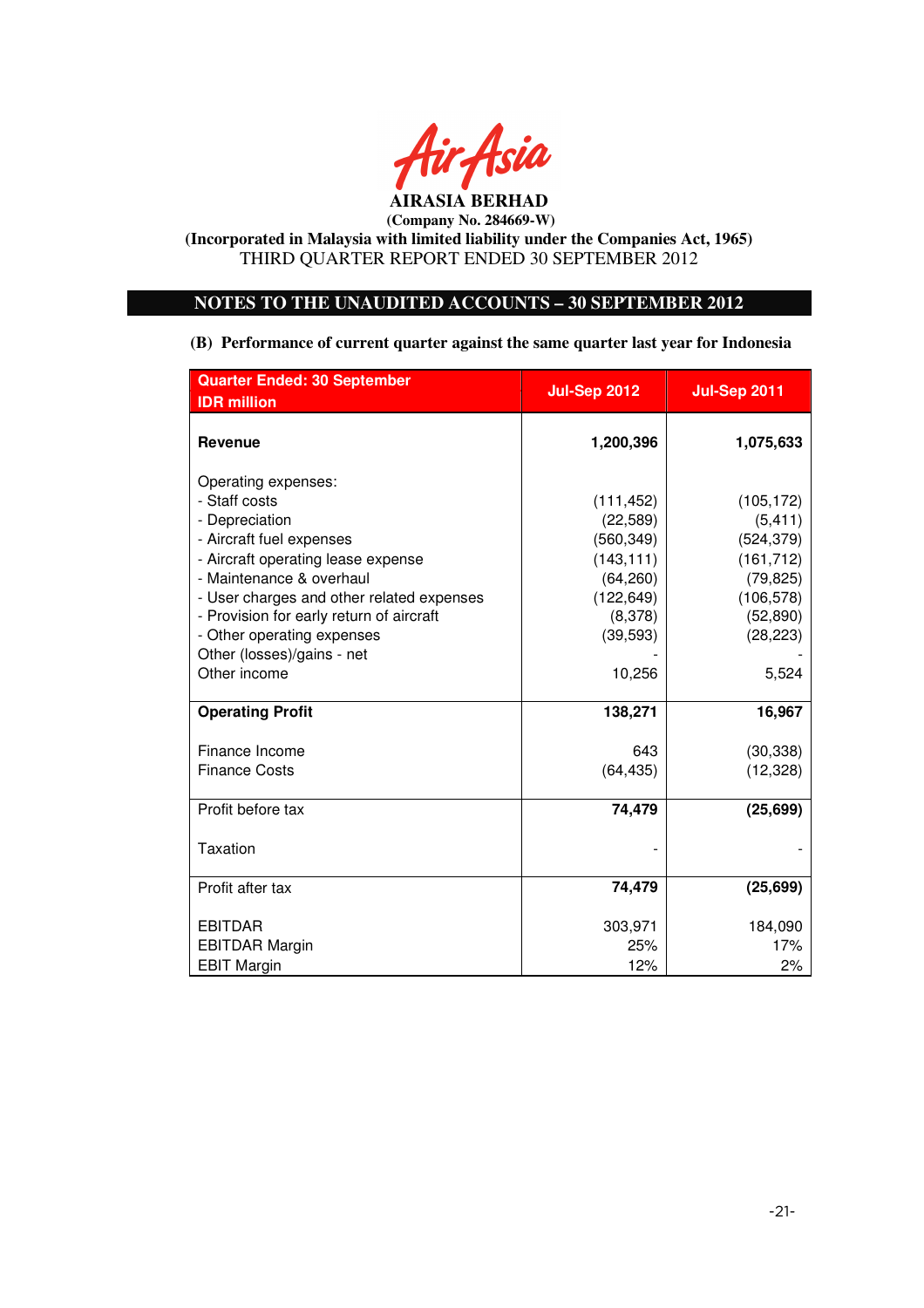

### **NOTES TO THE UNAUDITED ACCOUNTS – 30 SEPTEMBER 2012**

### **(C) Balance Sheet**

| <b>Quarter Ended: 30 September</b>    | <b>Sep 2012</b> | <b>Dec 2011</b> |  |
|---------------------------------------|-----------------|-----------------|--|
| <b>IDR</b> million                    |                 |                 |  |
|                                       |                 |                 |  |
| Property, Plant & Equipment           | 1,682,965       | 1,711,148       |  |
| Work In Progress                      | 228             | 228             |  |
| Deferred Expenditure                  |                 | 314             |  |
| Inventory                             | 1,904           | 1,618           |  |
| Other Debtors & Prepayments           | 550,650         | 157,432         |  |
| <b>Maintenance Reserves</b>           | 62,283          |                 |  |
| Cash & Short Term Deposits            | 132,698         | 32,191          |  |
| <b>Total Assets</b>                   | 2,430,729       | 1,902,931       |  |
|                                       |                 |                 |  |
| Sales In Advance                      | 748,732         | 498,231         |  |
| <b>Other Creditors &amp; Accruals</b> | 560,988         | 285,994         |  |
| Amounts Owing to Related Party        | 2,168,896       | 2,234,377       |  |
| <b>Borrowings</b>                     | 138,974         | 138,974         |  |
| <b>Total Liabilities</b>              | 3,617,591       | 3,157,576       |  |
|                                       |                 |                 |  |
| Share Capital                         | 180,000         | 180,000         |  |
| <b>Share Premium</b>                  |                 |                 |  |
| <b>Retained Earnings</b>              | (1,366,862)     | (1,434,645)     |  |
| <b>Total Equity</b>                   | (1, 186, 862)   | (1, 254, 645)   |  |

# **iii) Jointly Controlled Entity – Asian Aviation Centre of Excellence Sdn Bhd ('AACOE')**

AACOE is a joint venture company which is incorporated in Malaysia and is owned in equal shares by AirAsia Berhad and CAE Inc, a Canadian incorporated aviation training organization. AACOE recorded a net profit of RM2.2 million in the quarter of which RM1.1 million is equity accounted in the AirAsia Berhad income statement.

### **iv) Jointly Controlled Entity – AAE Travel Pte Ltd ('AAE Travel')**

AAE Travel is a joint venture company which is incorporated in Singapore and is owned in equal shares by AirAsia Berhad and Expedia Inc, a USA incorporated on-line travel agent. AAE Travel recorded a net profit of RM5.0 million in the quarter of which RM2.5 million is equity accounted in the AirAsia Berhad income statement.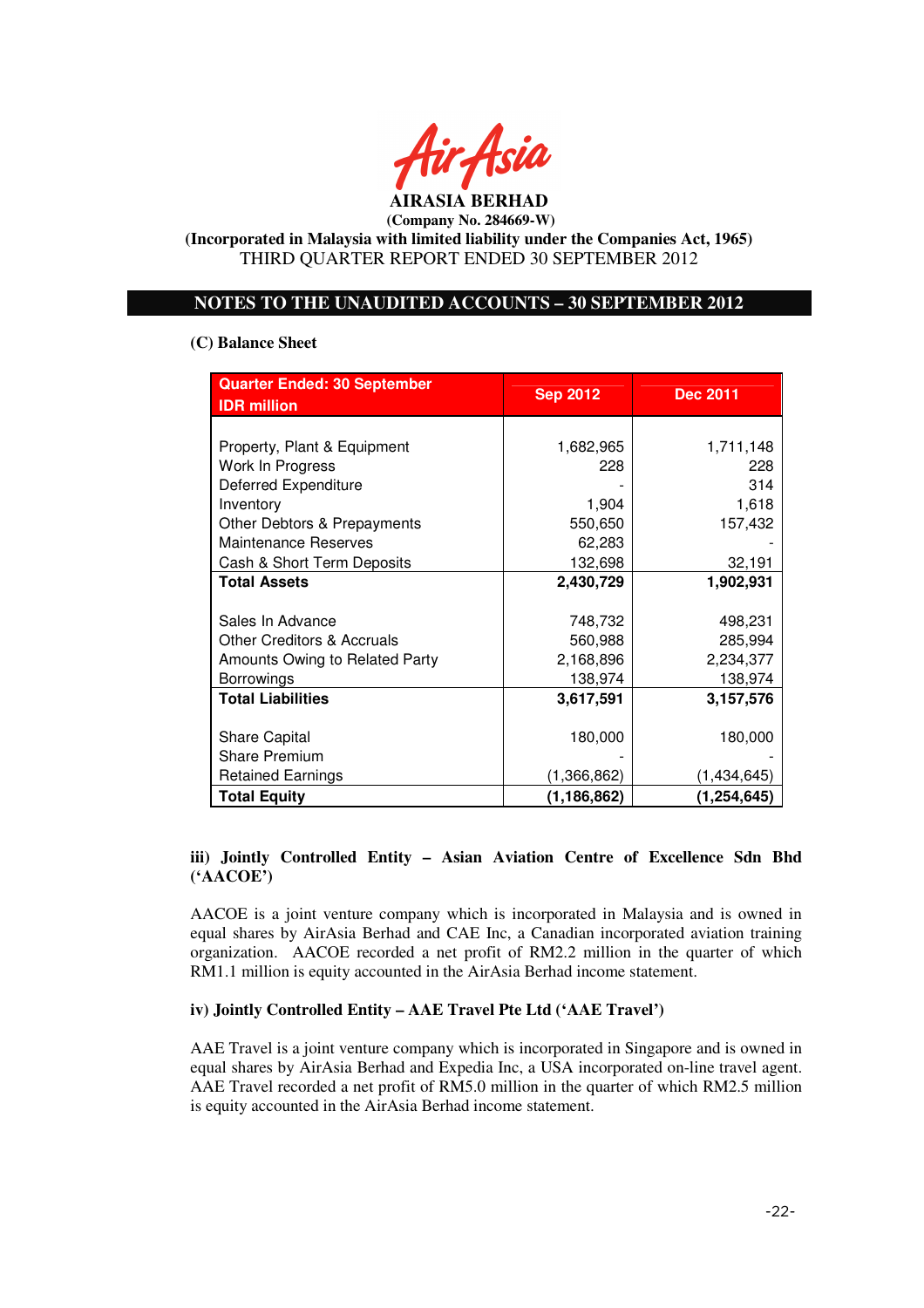

## **NOTES TO THE UNAUDITED ACCOUNTS – 30 SEPTEMBER 2012**

### **v) Jointly Controlled Entity – Think Big Digital Sdn Bhd ('BIG')**

BIG is a joint venture company which is incorporated in Malaysia and is owned in equal shares by AirAsia Berhad and Tune Money Sdn Bhd. In the quarter under review BIG recorded a net loss of RM3.0m. The share of losses is not recognized in the AirAsia Berhad income statement as AirAsia Berhad currently has only RM1 equity invested in BIG.

#### **vi) Associate Company – AirAsia Inc ('AirAsia Philippines')**

AirAsia Philippines is an associate company which is incorporated in the Republic of the Philippines and is 40% owned by AirAsia Berhad. AirAsia Philippines recorded a net loss of RM25.6 million in the quarter of which RM nil is equity accounted in the AirAsia Berhad income statement. As the Group's interest in AirAsia Philippines has been reduced to zero, in accordance with MFRS128 no further losses will be recognized.

### **vii) Associate Company – AirAsia Japan Co., Ltd ('AirAsia Japan')**

AirAsia Japan is an associate company which is incorporated in Japan and is 49% owned by AirAsia Berhad. AirAsia Japan recorded a net loss of RM33.9 million in the quarter of which RM16.6 million is equity accounted in the AirAsia Berhad income statement.

### **24. Variation of results against preceding quarter**

The Group achieved a profit after taxation of RM157.8 million for the quarter under review. This is RM1,037.1 million lower compared to the RM1,194.9 million profit after taxation achieved in the immediately preceding quarter ended 30 June 2012. The preceding quarter included a RM1,160.4 million gain on disposal and fair value of the remaining 45% equity interest in Thai AirAsia.

### **25. Commentary on prospects**

Based on the current forward booking trend, underlying passenger demand in the final quarter for the Malaysian, Thai and Indonesian operations remains positive, while the recently started operations in the Philippines and Japan continue to build scale. Load factors achieved in the month of October were in line with the prior year in Malaysia and Thailand and slightly lower in Indonesia, with average fares higher in Thailand and Indonesia.

The Group will take delivery of eleven A320 aircraft in the final quarter of the year, which will be deployed in Malaysia (5), Indonesia (3), Japan (1) and Thailand (2).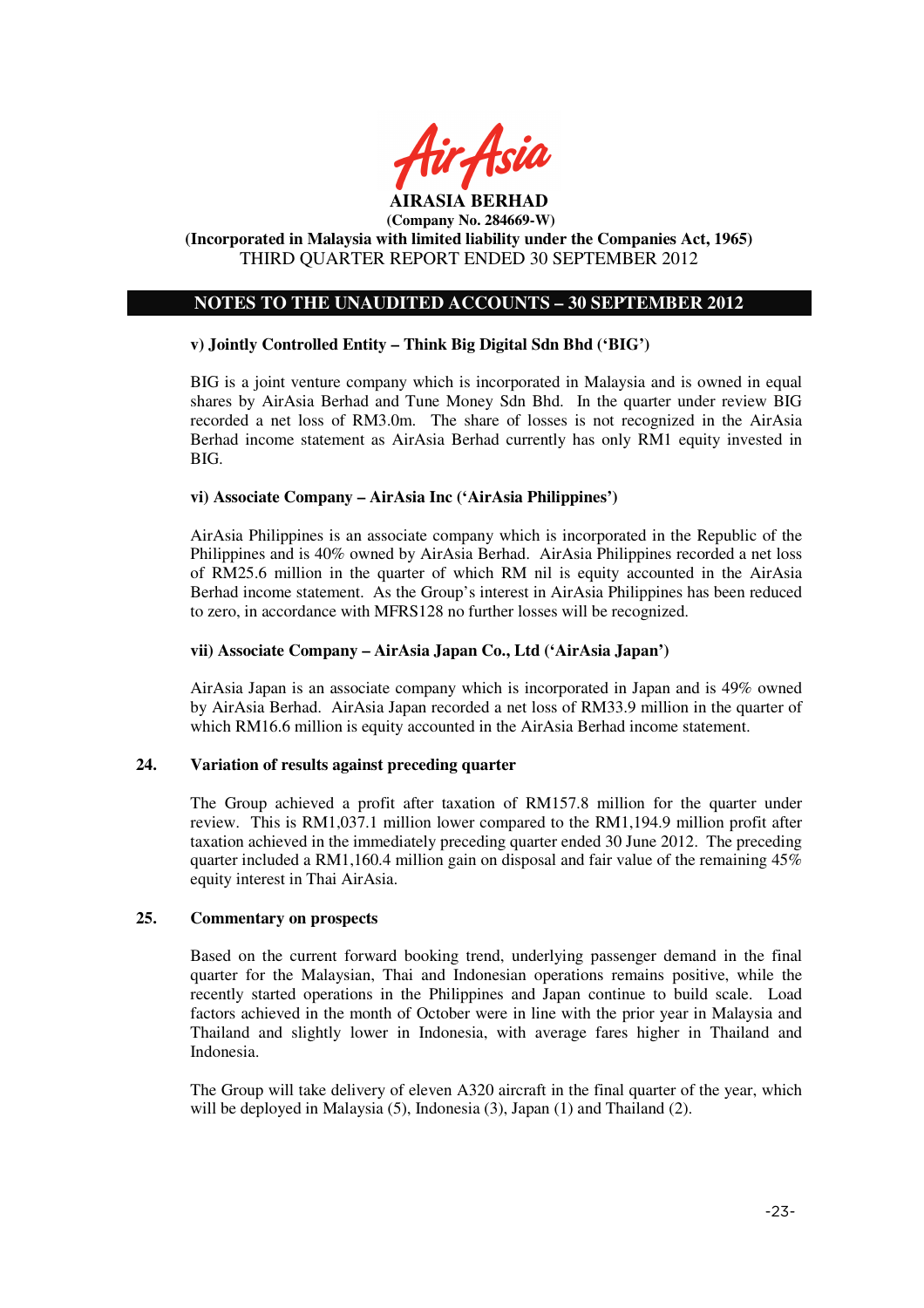

### **NOTES TO THE UNAUDITED ACCOUNTS – 30 SEPTEMBER 2012**

In Malaysia, forward loads for the remaining months of the final quarter are higher than in the prior year with base fares also higher, in accordance with the Company's strategy to maintain high load factors with improving yields. Passenger numbers are expected to be particularly strong in November and December during the year end holiday periods and remain strong for the rest of the quarter and in line with seasonal patterns. Both forward loads and average fares in Thailand and Indonesia for the remaining months of thefinalquarter are in line with or better than in the prior year, while in the Philippines and Japan loads and fares are in line with expectations for the initial stage of operations.

In Thailand, demand for tourism and travel remains strong in the final quarter which is normally the strongest quarter in a year. The shift from Suvarnabhumi to Don Muang airport has significantly strengthened Thai AirAsia's foothold in the domestic market as it is more convenient to commute to and from the city. TAA has opened the Wuhan and Xian routes in this quarter and inbound Chinese passengers remain strong.

Indonesia AirAsia will continue to expand capacity by taking delivery of three aircraft and re-strategizing the fleet allocation. IAA will strengthen its Medan and Surabaya hubs by operating international routes covering Malaysia, Thailand and Singapore, and domestic routes covering west and central Indonesia. IAA will also open Makasaar as a new hub to penetrate into the eastern part of Indonesia. From Makassar, it will launch Malaysia and Singapore for international routes, and launch east, central, and west Indonesia for domestic routes. IAA will continue to optimize capacity at each hub to create a stronger network.

Philippines Air Asia will have additional routes in the final quarter, serving Singapore and Taipei from Clark. PAA will also rationalize the domestic routes and frequencies to Kalibo (Boracay) and Davao in Mindanao. Marketing and promotional campaigns will be aggressively pursued as it widens its distribution network. The Philippines continues to show remarkable economic growth, with the government reporting a 9 percent growth in foreign tourist arrivals during the first 9 months of the year.

After the successful launch of the domestic routes in August, Japan AirAsia has been operating in from Narita to Sapporo (Chitose), Fukuoka and Okinawa operating three, two and one daily flight respectively with the initial two aircraft. The delivery of the third aircraft in October enabled JAA to start its first internatiomal flight from Narita to Seoul on October 28th, to be followed by Narita to Pusan, which is planned to commence from the end of November. JAA is currently the only low cost carrier operating international flights from Narita.

The outlook for the final quarter of the year should be seen in the context of the current prices of oil and aviation fuel which remain high. However, barring any unforeseen circumstances, the Directors remain positive for the prospects of the Group for the final quarter of 2012.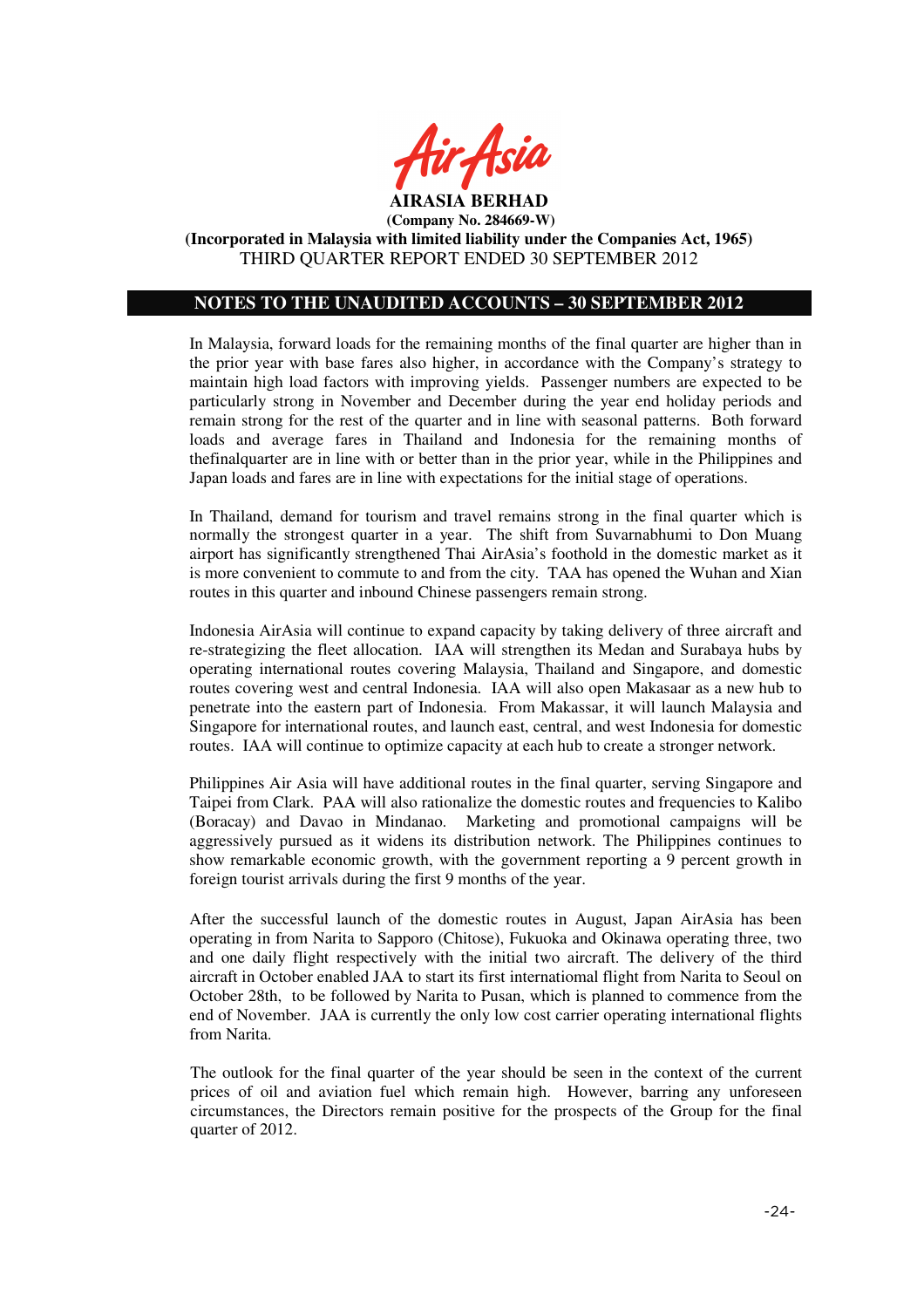

**(Incorporated in Malaysia with limited liability under the Companies Act, 1965)**  THIRD QUARTER REPORT ENDED 30 SEPTEMBER 2012

## **NOTES TO THE UNAUDITED ACCOUNTS – 30 SEPTEMBER 2012**

### **26. Profit forecast**

As AirAsia Berhad does not provide profit forecasts the disclosure requirements are not applicable.

### **27. Finance income/(costs)**

|                                          | <b>Group and Company</b>         |              |                |                |
|------------------------------------------|----------------------------------|--------------|----------------|----------------|
| All figures in RM'000                    | <b>Quarter</b><br><b>Quarter</b> |              | <b>Year to</b> | <b>Year to</b> |
|                                          | <b>Ended</b>                     | <b>Ended</b> | Date           | <b>Date</b>    |
|                                          | 30/9/12                          | 30/9/11      | 30/9/12        | 30/9/11        |
| <b>Finance income</b>                    |                                  |              |                |                |
| Interest<br>due<br>from<br>amounts<br>on |                                  |              |                |                |
| associates and JV entities               | 13,013                           | 13,910       | 38,370         | 31,788         |
| Interest on deposits                     | 4,824                            | 1,016        | 10,379         | 2,934          |
| Other interest income                    | 2,642                            | 2,669        | 9,703          | 10,007         |
|                                          | 20,479                           | 17,595       | 58,452         | 44,729         |
| <b>Finance costs</b>                     |                                  |              |                |                |
| <b>Bank borrowings</b>                   | (94,265)                         | (93, 128)    | (274, 447)     | (275,010)      |
| Amortisation of premiums for             |                                  |              |                |                |
| interest rate caps                       | (1,986)                          | (1,963)      | (5,930)        | (5,874)        |
| Hire purchase payables                   |                                  |              |                | (3)            |
| Bank facilities and other charges        | (366)                            | (452)        | (1,200)        | (1,239)        |
|                                          | (96, 617)                        | (95, 543)    | (281, 577)     | (282, 126)     |
|                                          |                                  |              |                |                |
| Net cost                                 | (76, 138)                        | (77, 948)    | (223, 125)     | (237, 397)     |
|                                          |                                  |              |                |                |
| Foreign exchange gains/(losses)          |                                  |              |                |                |
| <b>Borrowings</b>                        |                                  |              |                |                |
| - realized                               | (82)                             | (6,947)      | (20,692)       | (22, 180)      |
| - unrealized                             | 206,992                          | (162, 494)   | 206,928        | (30, 300)      |
| - fair value movement recycled           |                                  |              |                |                |
| from cash flow hedge reserve             | (106, 081)                       | 96,359       | (99, 226)      | 30,234         |
|                                          | 100,829                          | (73,082)     | 87,010         | (22, 246)      |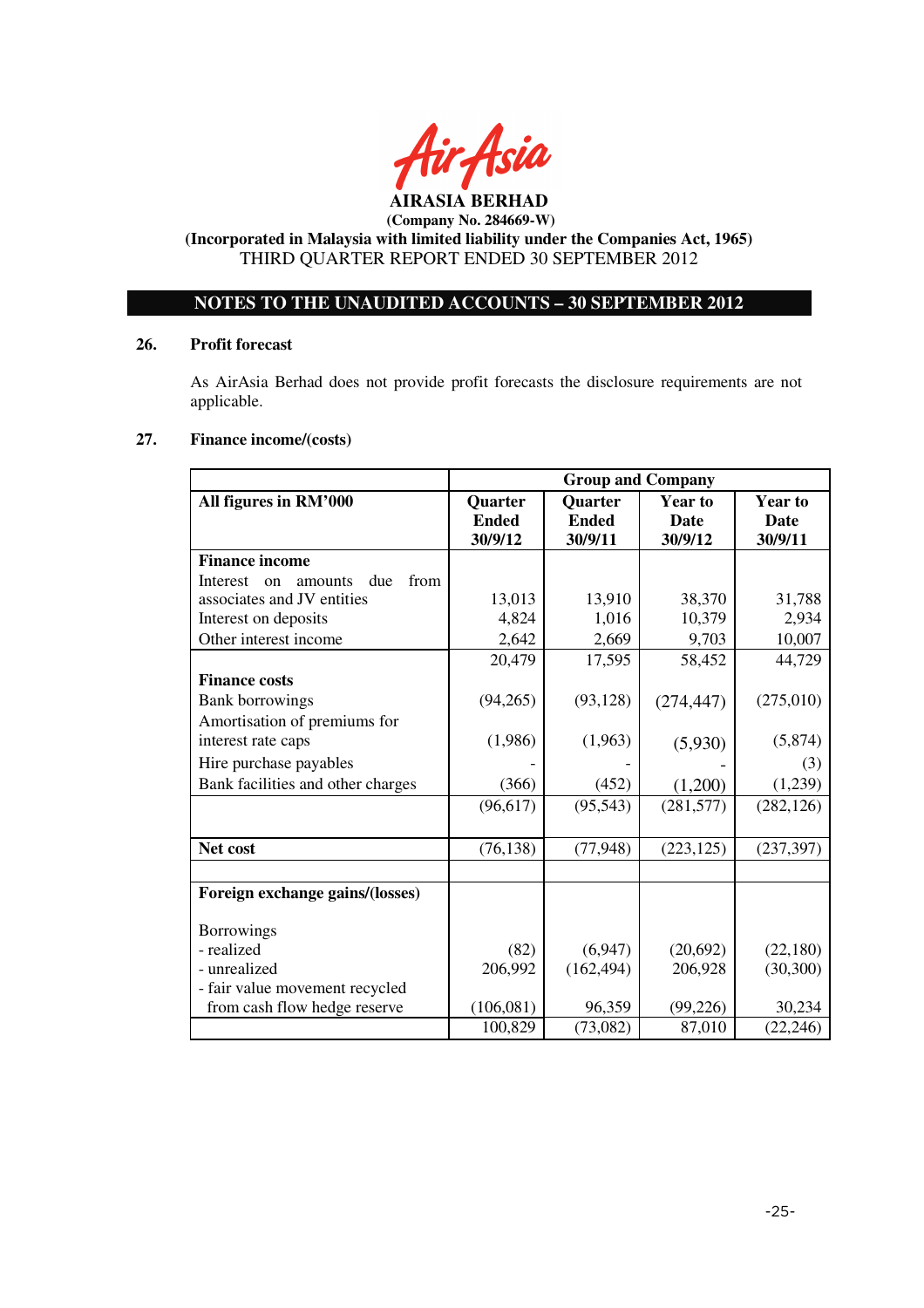

# **NOTES TO THE UNAUDITED ACCOUNTS – 30 SEPTEMBER 2012**

#### **28. Income tax expense**

### *Current taxation*

The current taxation charge of RM4.4 million comprises tax payable on interest income.

### *Deferred taxation*

An additional RM96.9 million deferred tax charge arose in the current financial period as a result of the increase in deferred tax liabilities arising from the increase in the difference between the net book value and tax written down value of property, plant and equipment. The reduction in the deferred tax assets is a result of the utilization of capital allowances granted.

### **29. Unquoted investments and properties**

There was no sale of unquoted investments or properties for the quarter under review and financial period to date.

### **30. Quoted investments and properties**

There was no purchase or disposal of quoted securities for the quarter under review and financial period to date.

#### **31. Status of corporate proposals announced**

#### *Proposed acquisition plans in Indonesia*

Following the announcement on 15 October 2012 on the acquisition of Batavia Air, AirAsia wishes to update that there has been no change in the status of the decision not to pursue with this acquisition.

### *Call option between AirAsia, Tune Ins Holdings Berhad and Tune Money Sdn Bhd*

Following the announcement on 11 October 2012 on the above matter, AirAsia wishes to announce that AirAsia has exercised its right under the Call Option Agreement with Tune Ins Holdings Berhad (formerly known as Tune Ins Holdings Sdn Bhd) ("TIH") and Tune Money Sdn Bhd dated 20 April 2012 to purchase 121,677,000 ordinary shares of RM0.10 each in TIH, for a consideration of RM16.0 million, which represents 20% of its current issued and paid up share capital of 608,385,080 shares.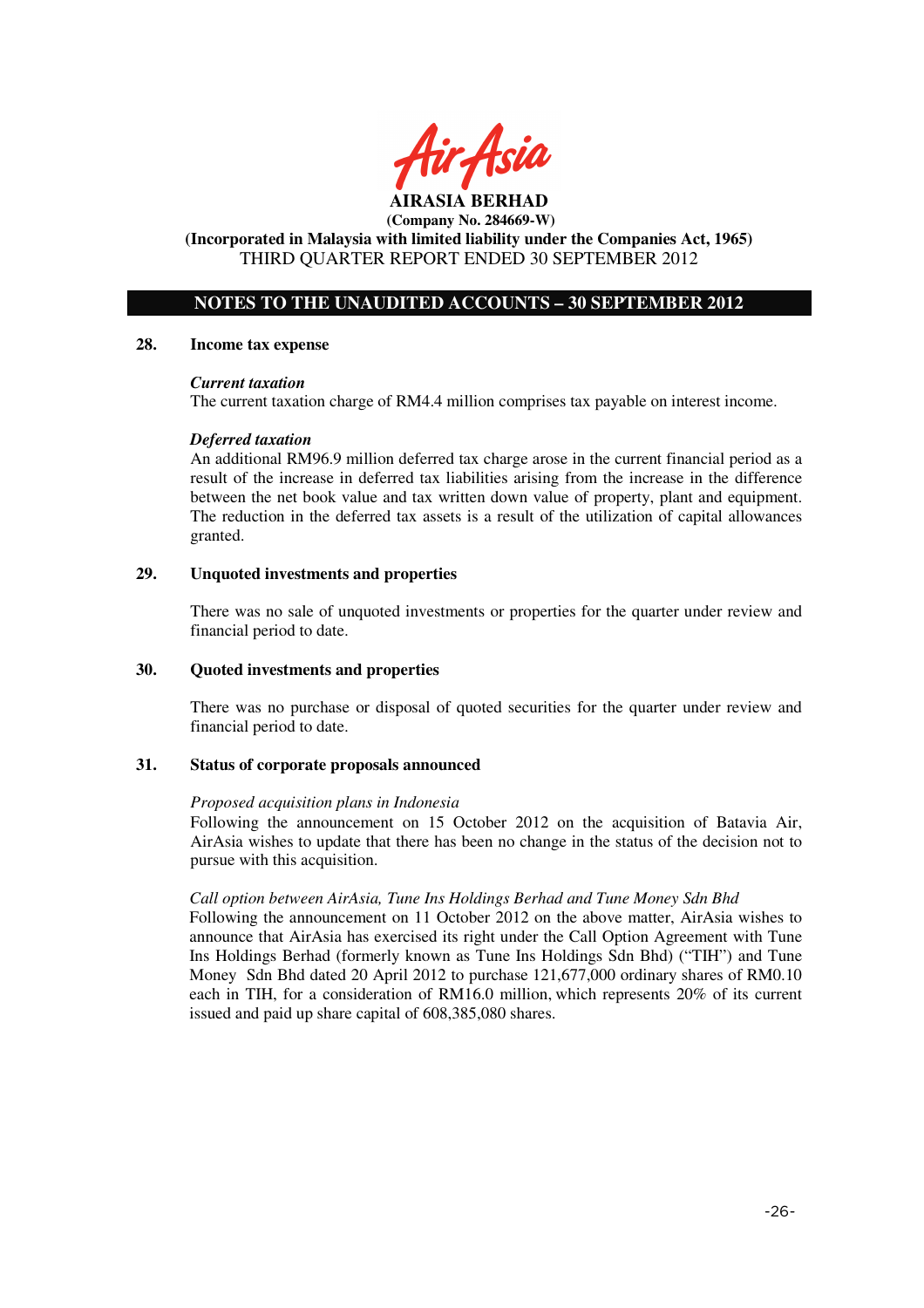

### **NOTES TO THE UNAUDITED ACCOUNTS – 30 SEPTEMBER 2012**

### **32. Borrowings and debt securities**

|                   | At 30/9/2012<br><b>RM'000</b> | At 30/6/2012<br><b>RM'000</b> |  |
|-------------------|-------------------------------|-------------------------------|--|
| <b>Current</b>    | 1,080,389                     | 1,022,457                     |  |
|                   |                               |                               |  |
| Non-current       | 6,731,180                     | 6,892,492                     |  |
| <b>Total Debt</b> | 7,811,569                     | 7,914,949                     |  |

The borrowings are mainly in the form of term loans which are for the purchase of new Airbus A320-200 aircraft.

The maturity period of non-current borrowing is 14 years and below. Borrowings are denominated in US Dollar (predominantly), RM and Euro. The Company has substantially hedged its foreign exchange exposure through foreign exchange contracts as explained in Note 33 (i).

The Company's aircraft financing facilities are principally secured by the following types of security:

- (a) Assignment of rights under contract with Airbus over each aircraft
- (b) Assignment of insurance and reinsurances of each aircraft
- (c) Assignment of airframe and engine warranties of each aircraft
- (d) Mortgage of the aircraft
- (e) Deregistration Power of Attorney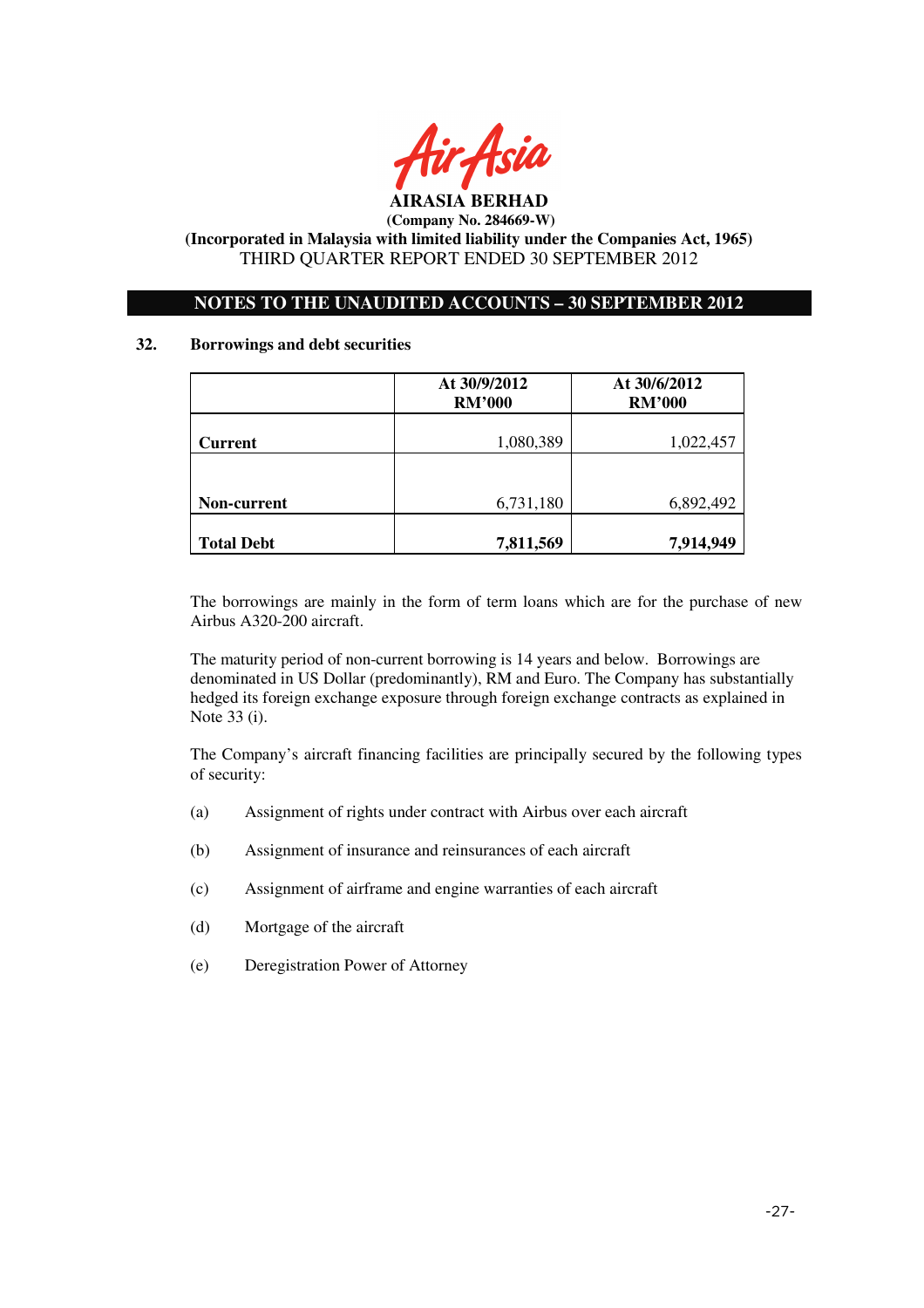

**(Incorporated in Malaysia with limited liability under the Companies Act, 1965)**  THIRD QUARTER REPORT ENDED 30 SEPTEMBER 2012

### **NOTES TO THE UNAUDITED ACCOUNTS – 30 SEPTEMBER 2012**

### **33. Derivative Financial Instruments:**

The fair value of derivative financial instruments is determined in accordance with FRS139 "Financial Instruments: Recognition and Measurement"

(i) Forward Foreign Exchange Contracts

As at 30 September 2012, the Group has hedged approximately 41% of its dollar liabilities of its aircraft and engine loans into Malaysian Ringgit ("MYR") by using long dated foreign exchange forward contracts. The calculation includes loans for aircraft deployed to Thai AirAsia and Indonesia AirAsia where AirAsia receives lease payments in USD. However, if the calculation is based on loans of aircraft deployed to Malaysia, approximately 64% of the loans are hedged from USD into MYR. The latest weighted average of USDMYR forward exchange rate is 3.2250.

(ii) Interest Rate Hedging

The Group has entered into interest rate hedging transactions to hedge against fluctuations in the US\$ Libor on its existing and future aircraft financing for aircraft delivering from 2005 to 2013. As at 30 September 2012, there are 14 forward start US\$ varying from 1.99% to 2.40%, with 12 years tenure for future aircraft loans for aircraft purchases delivering between the remaining of 2012 and 2013.

(iii) Fuel Hedging

As at 30 September 2012, the Group has entered into Brent fixed swap which represents up to 29% of the Group's total budgeted fuel consumption for the remaining of 2012 with a weighted average of price US\$116 per barrel.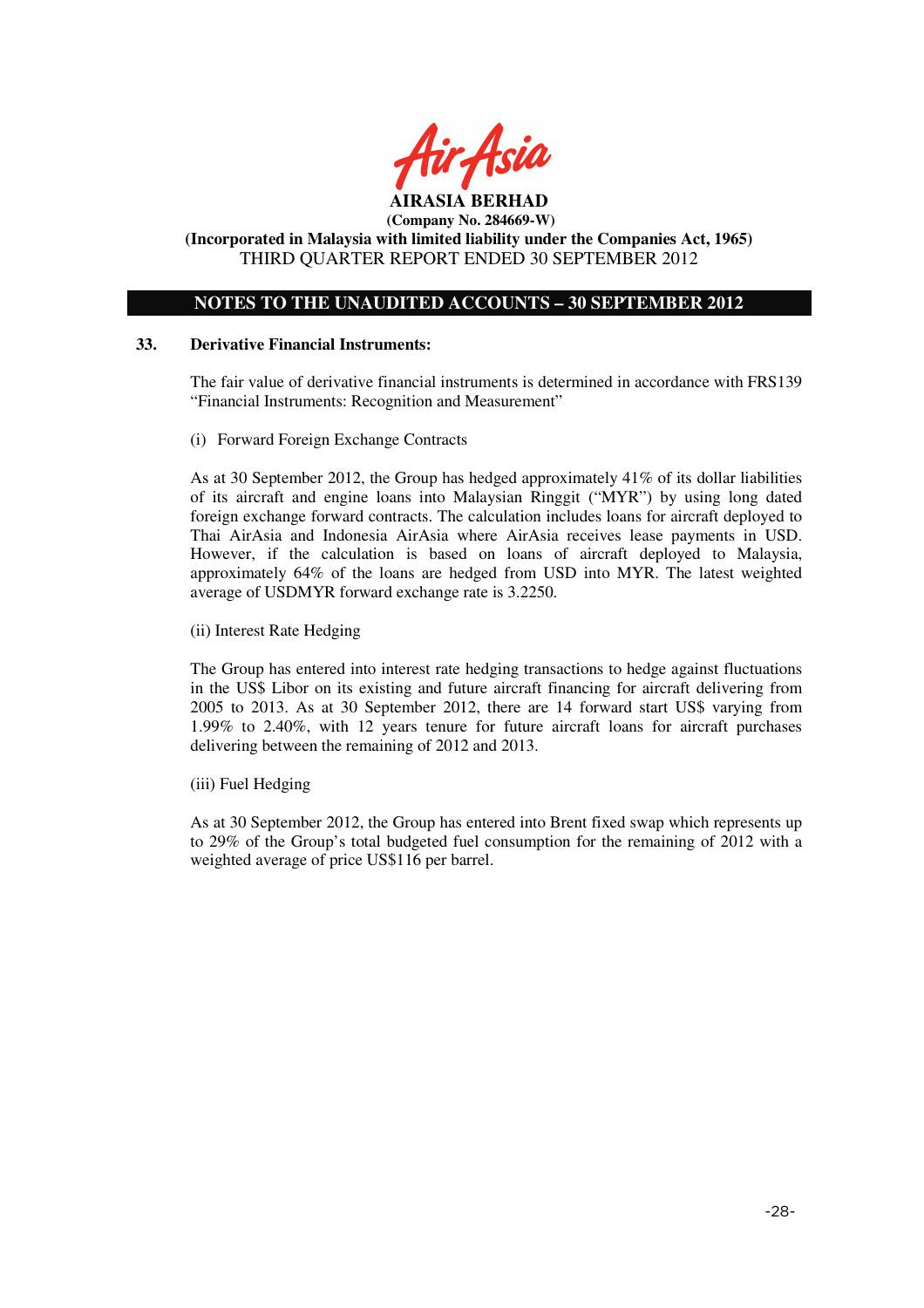

**(Incorporated in Malaysia with limited liability under the Companies Act, 1965)**  THIRD QUARTER REPORT ENDED 30 SEPTEMBER 2012

### **NOTES TO THE UNAUDITED ACCOUNTS – 30 SEPTEMBER 2012**

### **33. Derivative financial instruments (continued)**

| <b>Type of derivatives</b>                | <b>Notional Value</b><br>as at 30/9/2012 | <b>Fair Value</b><br>as at 30/9/2012<br><b>Assets/(Liabilities)</b> |  |
|-------------------------------------------|------------------------------------------|---------------------------------------------------------------------|--|
| (i) Fuel contract                         | Barrels (million)                        | RM (million)                                                        |  |
| - less than 1 year<br>- 1 year to 3 years | 0.4                                      | (5.0)                                                               |  |
| <b>Total</b>                              | 0.4                                      | (5.0)                                                               |  |
| (ii) Interest rate contracts              | RM (million)                             | RM (million)                                                        |  |
| - less than 1 year<br>- 1 year to 3 years |                                          |                                                                     |  |
| - more than 3 years                       | 4,519.2                                  | (523.9)                                                             |  |
| <b>Total</b>                              | 4,519.2                                  | (523.9)                                                             |  |
| (iii) Foreign currency contracts          | RM (million)                             | RM (million)                                                        |  |
| - less than 1 year                        |                                          |                                                                     |  |
| - 1 year to 3 years                       | 69.1                                     | (5.0)                                                               |  |
| - more than 3 years                       | 3,746.7                                  | (22.0)                                                              |  |
| <b>Total</b>                              | 3,815.8                                  | (27.0)                                                              |  |

The related accounting policies, cash requirements of the derivatives, risks associated with the derivatives and policies to mitigate those risks are unchanged since the last financial year.

## **34. Material litigation**

As at 21 November 2012, there was no material litigation against the Group.

### **35. Proposed dividend**

The Directors do not recommend any dividend for the quarter ended 30 September 2012.